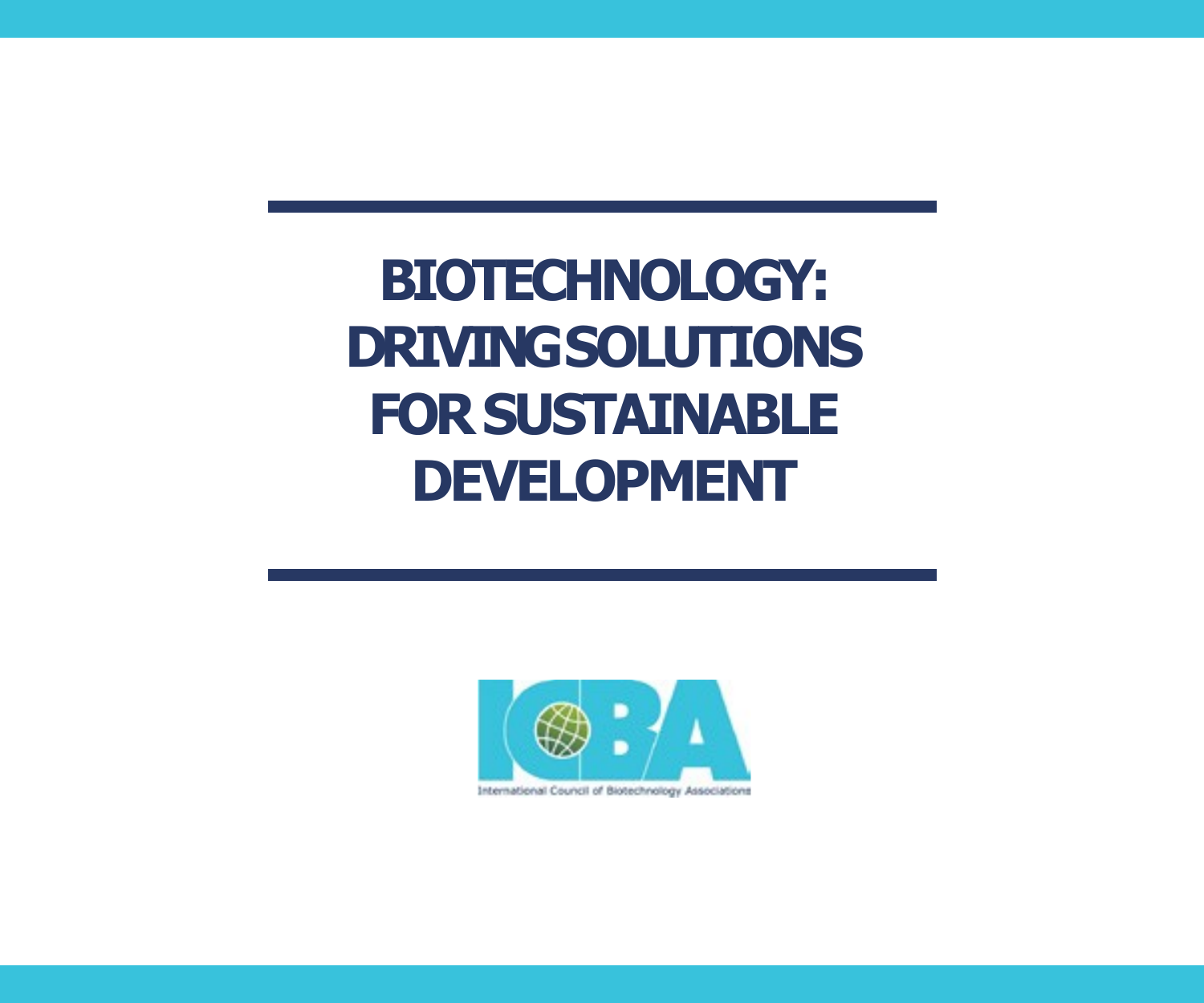### **ABOUTUS**

The International Council of Biotechnology Associations (ICBA) is a coalition of non-profit, national biotechnology trade associations formed to promote public understanding of, and to advocate for, public policies that support the growth of the innovative biotechnology industries. The ICBA represents the global voice of the industry in international fora with the goal of promoting continued innovation in the human health, agriculture, and industrial and environmentalsectors.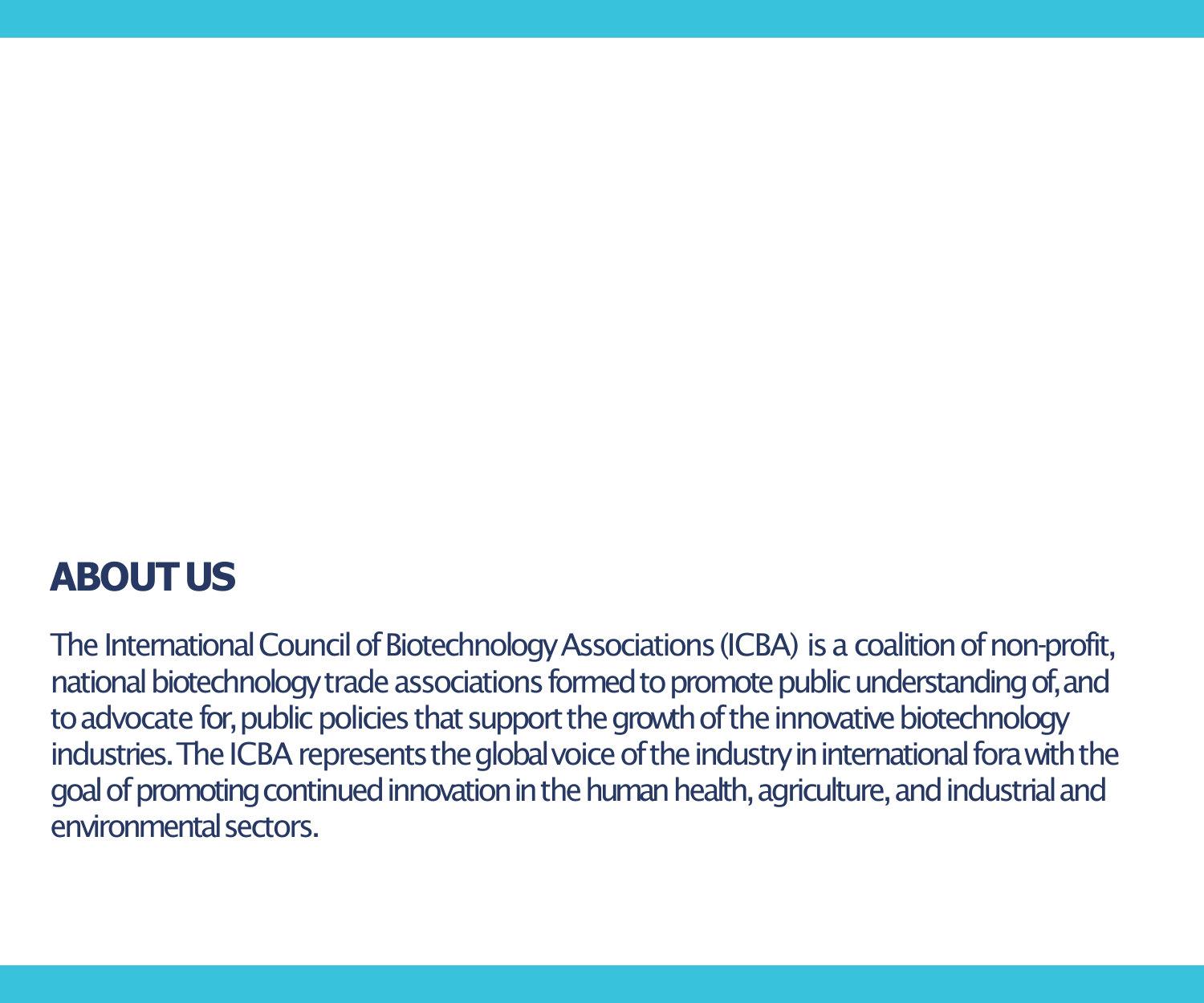### **BIOTECHNOLOGY DRIVESSOLUTIONS FOR SUSTAINABLEDEVELOPMENT**

### **Breakthroughs in biotechnologycan:**

- •Cure once incurablediseases;
- •Enablerapid response to health crises;
- $\cdot$  Improve plant health to withstand environmental stress to enhance foodsecurity;
- •Promote animalhealth;
- •Address antimicrobialresistance;
- •Reduce greenhouse gases;and
- $\cdot$  Develop food ingredients that provide micronutrients and fortified food solutions to help end hunger.

The International Council of Biotechnology Associations (ICBA) partners with its national authorities and international organizations to unleash the toolsof biotechnology to overcome global challenges.

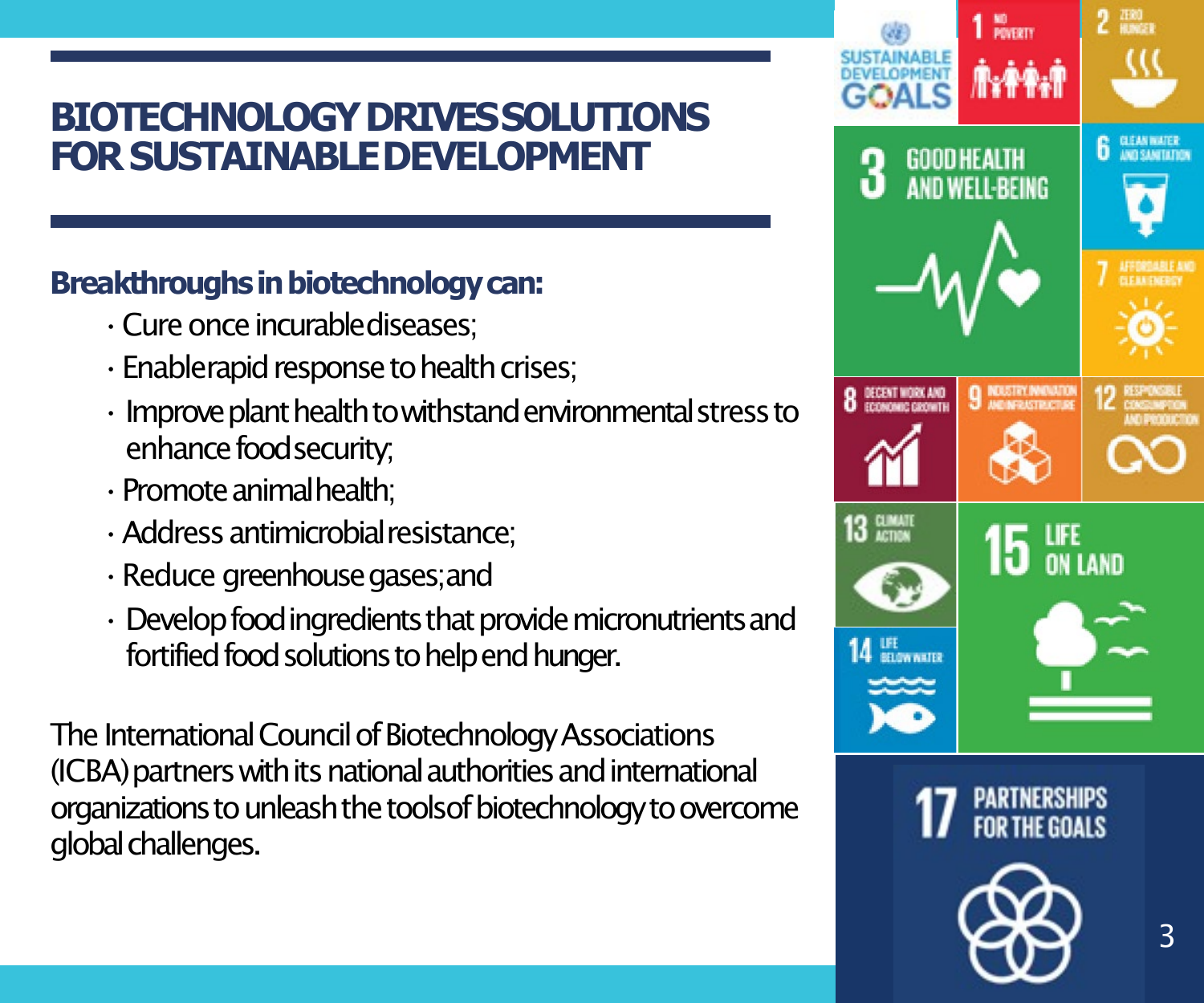### **ICBAMembers:**

| <b>Member Organization</b>                                   | <b>Region/Market</b>            |  |  |  |
|--------------------------------------------------------------|---------------------------------|--|--|--|
| Africa BIO                                                   | Africa                          |  |  |  |
| Association of Biotech-Led Enterprises (ABLE)                | India                           |  |  |  |
| AusBiotech                                                   | Australia                       |  |  |  |
| Belgian Life Sciences IndustryAssociation (Bio.be)           | Belgium                         |  |  |  |
| <b>BIO Deutschland</b>                                       | Germany                         |  |  |  |
| <b>BioIndustry Association (BIA)</b>                         | United Kingdom                  |  |  |  |
| BioPharmaChem Ireland                                        | Ireland                         |  |  |  |
| <b>BIOTECanada</b>                                           | Canada                          |  |  |  |
| Biotechnology Innovation Organization (BIO)                  | <b>United States of America</b> |  |  |  |
| Costa Rican Biotechnologyand Medical Device                  | Costa Rica                      |  |  |  |
| <b>Business Association (CRbiomed)</b>                       |                                 |  |  |  |
| Czech Bio                                                    | Czech Republic                  |  |  |  |
| <b>EuropaBio</b>                                             | European Union                  |  |  |  |
| <b>Finnish BioIndustries (FIB)</b>                           | Finland                         |  |  |  |
| Foro Argentino de Biotecnologia (FAB)                        | Argentina                       |  |  |  |
| German Association of Biotechnology Industries (DIB) Germany |                                 |  |  |  |
| <b>Holland BIO</b>                                           | Holland                         |  |  |  |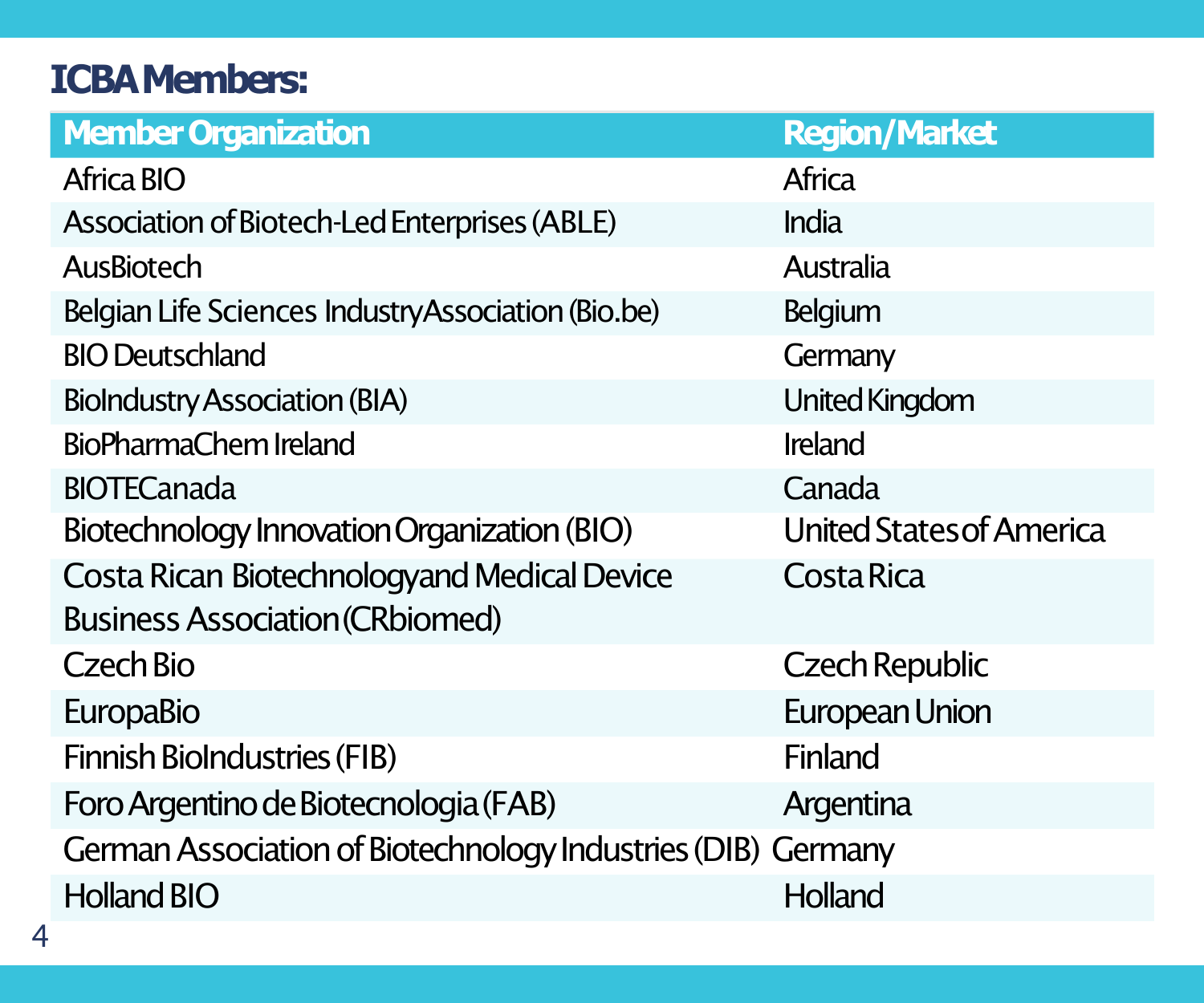| <b>Member Organization</b>                                               | <b>Region/Market</b> |  |
|--------------------------------------------------------------------------|----------------------|--|
| Hong Kong Biotechnology Organization (HKBIO)                             | Hong Kong            |  |
| Hungarian Biotechnology Association                                      | Hungary              |  |
| Italian Association for the Development of<br>Biotechnology (Assobiotec) | <b>Italy</b>         |  |
| Japan BioIndustryAssociation (JBA)                                       | Japan                |  |
| Korea Biotechnology Industry Organization<br>(KoreaBIO)                  | SouthKorea           |  |
| <b>NZBio</b>                                                             | New Zealand          |  |
| <b>PeruBiotec</b>                                                        | Peru                 |  |
| Portugal's Biotechnology Industry Organization<br>$(P-BIO)$              | Portugal             |  |
| Spanish Bioindustry Association (ASEBIO)                                 | Spain                |  |
| SwedenBIO                                                                | Sweden               |  |
| <b>Swiss Biotech Association (SBA)</b>                                   | Switzerland          |  |
| <b>Taiwan Bio Industry Association</b>                                   | Taiwan               |  |
| The Greek Initiative onthe Bioeconomy                                    | Greece               |  |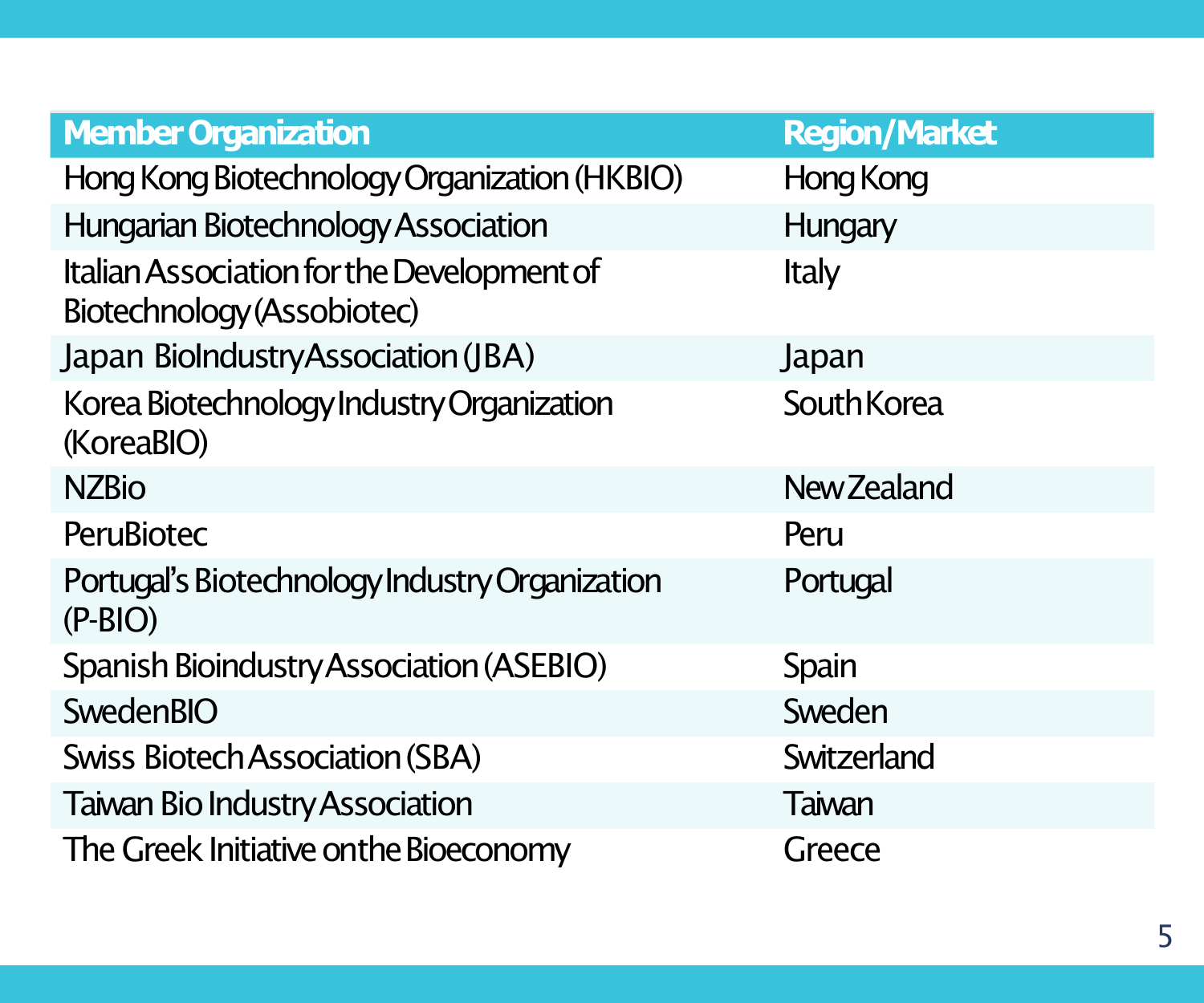



### **SDG 1: NOPOVERTY**

Biotechnology helps farmers increase their incomes and reduce their vulnerability to climate change.

To achieve NO POVERTY, biotechnology:

- Increases farmincome through higher productivity and lower production costs; and
- Improves crop resiliency to climate change, enabling more stable farm incomes.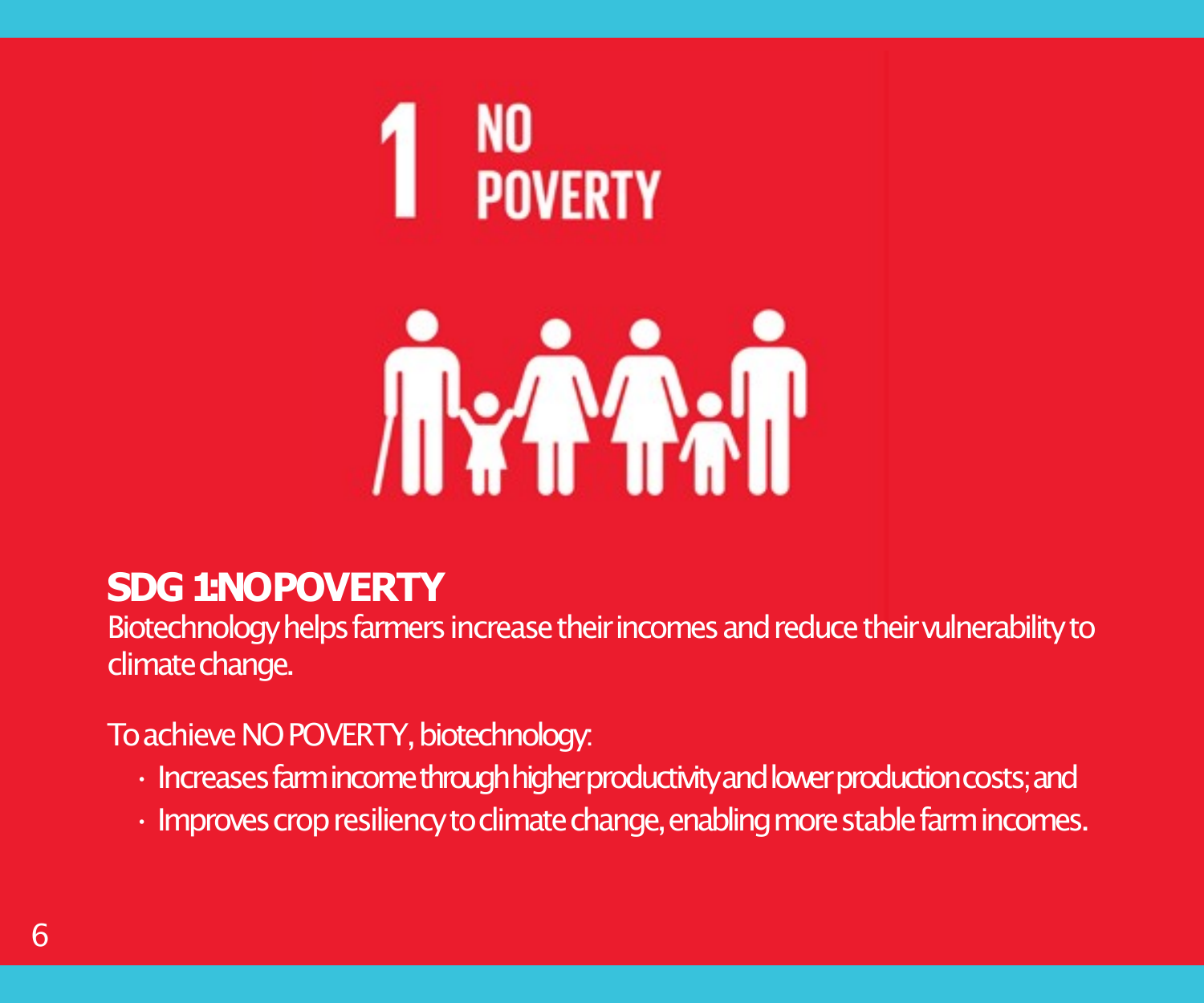## **SDG 1:NOPOVERTY HOW IS BIOTECHNOLOGYCONTRIBUTING?**

**For subsistence farmers, poverty and hunger are directly linked.Agricultural biotechnologyofferssolutionsthatsupportbothobjectives**.

- From 1996-2016, the net farm income gain from biotech crops was \$186.1 billion,benefiting approximately 17 million farmers, many of whom are farmers.<sup>1</sup>
- $\cdot$  In 2016, farmers in developing countries received \$5.06 for each extra dollar invested in biotech crop seeds.<sup>2</sup>
- In India, insect resistant Bt cotton has yielded a 50% gain in profit among farmers and raised household income by 18%<sup>3</sup>
- Bt eggplant varieties are helping farmers increase crop yields and triple their incomes. Bt eggplant helps farmers better protect their crops from fruit and shoot borer larvae and drastically reduces their need for pesticides.<sup>4</sup>



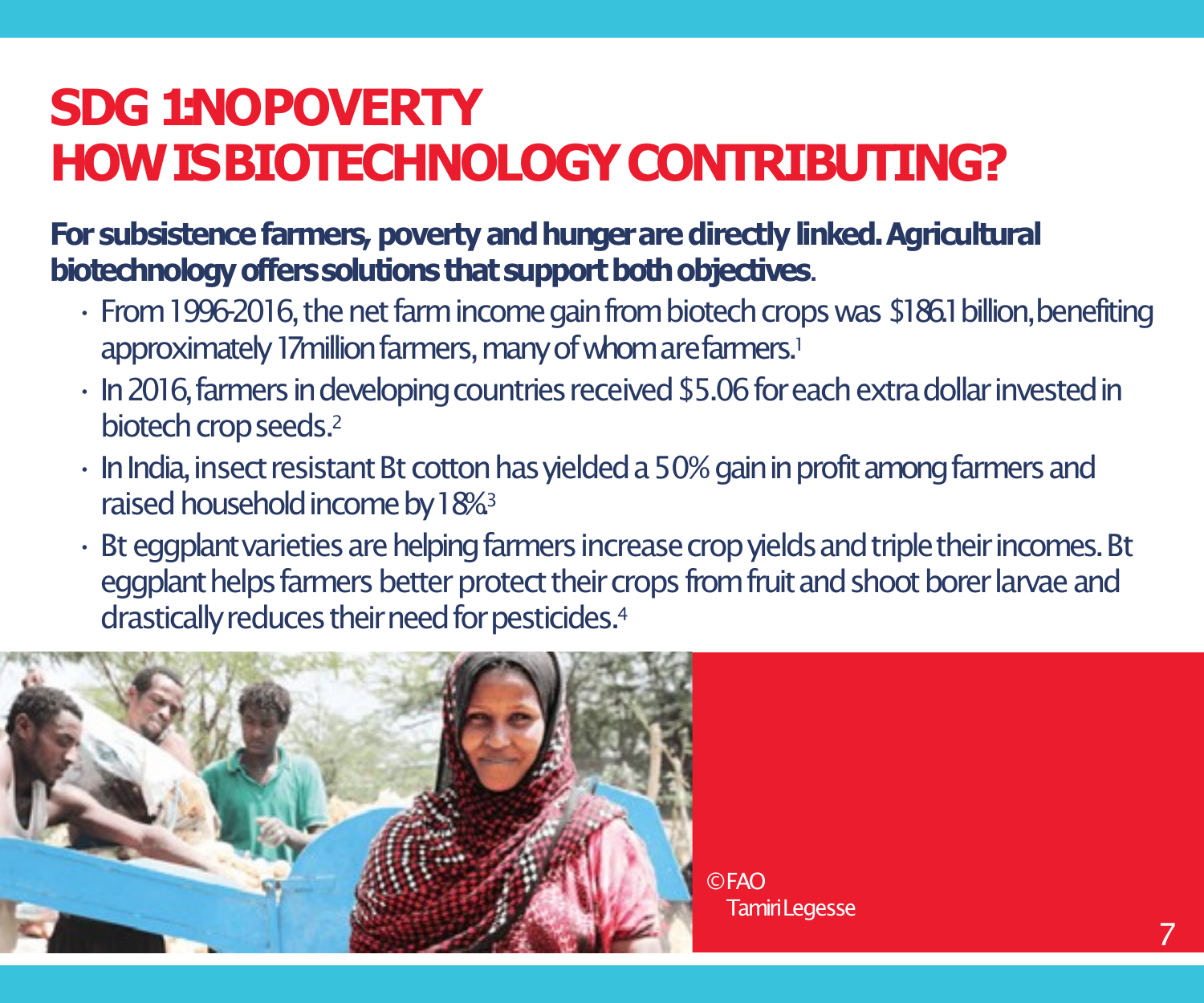

### **SDG 2: ZEROHUNGER**

Agricultural biotechnology is critical in helping to feed a growing world population.

To achieve ZEROHUNGER, biotechnology:

- Produces healthier and more productivecrops;
- $\cdot$  Reduces food waste by extending shelf life of produce; and
- $\cdot$  Improves child nutrition through enhancing staple crops with increased amounts of essential vitamins andminerals.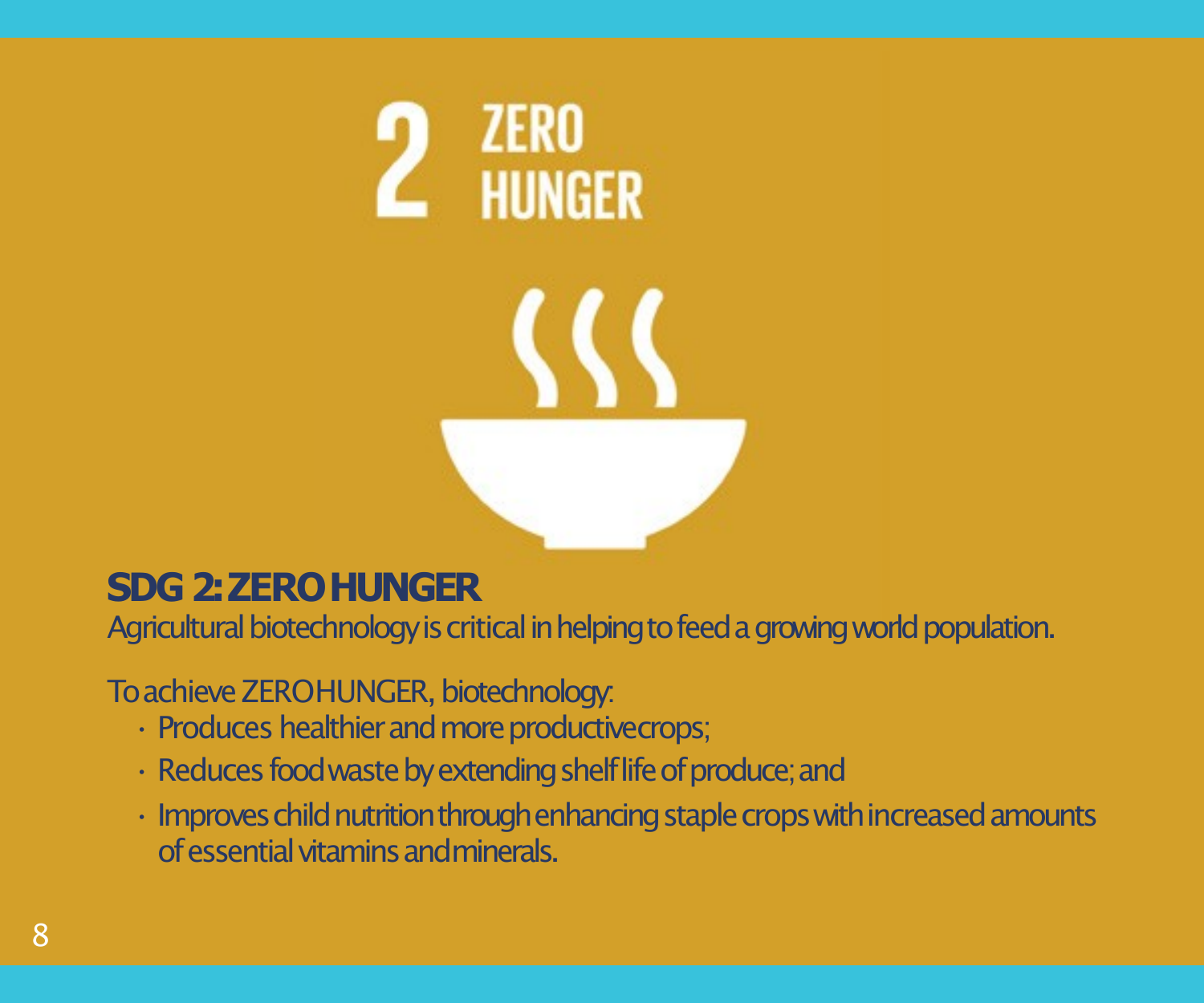## **SDG 2: ZEROHUNGER HOW IS BIOTECHNOLOGYCONTRIBUTING?**

### Biotech crops with insect-resistant genes can be critical in combating pests that decimate crops.

- Bt maize: The Fall Armyworm, first detected in 2016 in West Africa, has the potential to cause extensive maize yield losses in 39 African countries, effecting over 300 million African farm families. Bt maize has proven effective in protecting against the pest in Brazil.5
- Bt cowpea: Scientists in Nigeria, Ghana and Burkina Faso are working to develop a Bt cowpea that is resistant to the pod borer insect, which can devastate up to 90 percent of a farmer'scrop.6

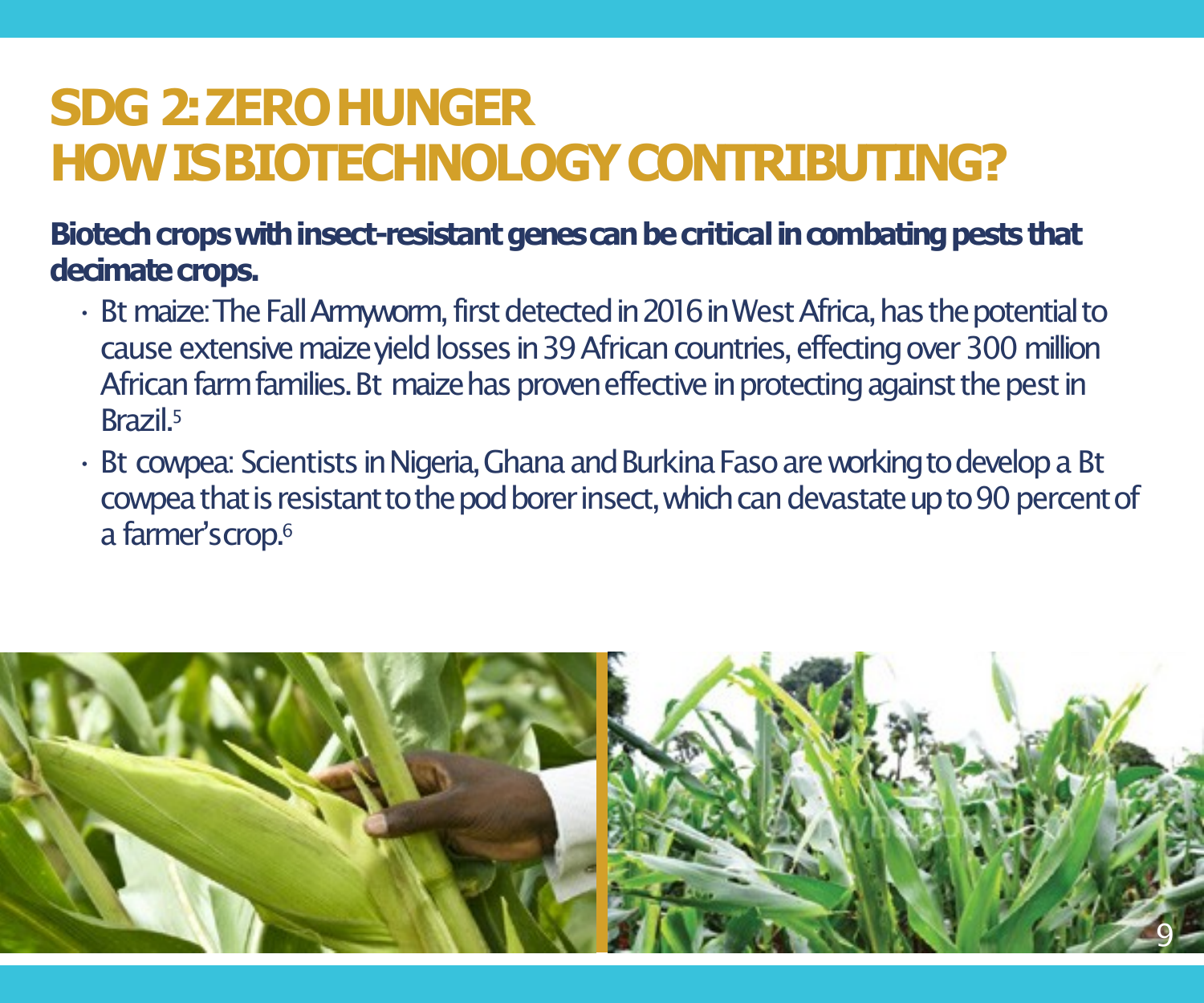### **SDG 2: ZEROHUNGER HOW IS BIOTECHNOLOGYCONTRIBUTING?**

### Biotechnology is helping to produce more productive crops.

- Between 1996 and 2014, crop biotechnology was responsible for an additional 158.4 million tons of soybeans, 321.8 million tons of com, 24.7 million tons of cotton lint and 9.2 million tons of canola without having to bring more land into agricultural production.<sup>7</sup>
- In 2016, farmers in Vietnam grew insect-resistant and herbicide-tolerantmaize on 86,000 acres and realized increased yields between 16.5 and 25 percent compared to nongenetically modified (GM) varieties.<sup>8</sup>

### Biotech crops can help farmers minimize losses associated with extreme weather **events, particularlydrought.**

- The Water Efficient Maize for Africa (WEMA) initiative is developing drought-tolerant maize.
- $\cdot$  The Catholic University of Santiago is developing drought-tolerant citrus and virusresistant potatoes.

### **Reducefoodwastebyextendingshelflifeofproduce.**

 $\cdot$  Non-browning apples and potatoes will contribute to reduced food waste.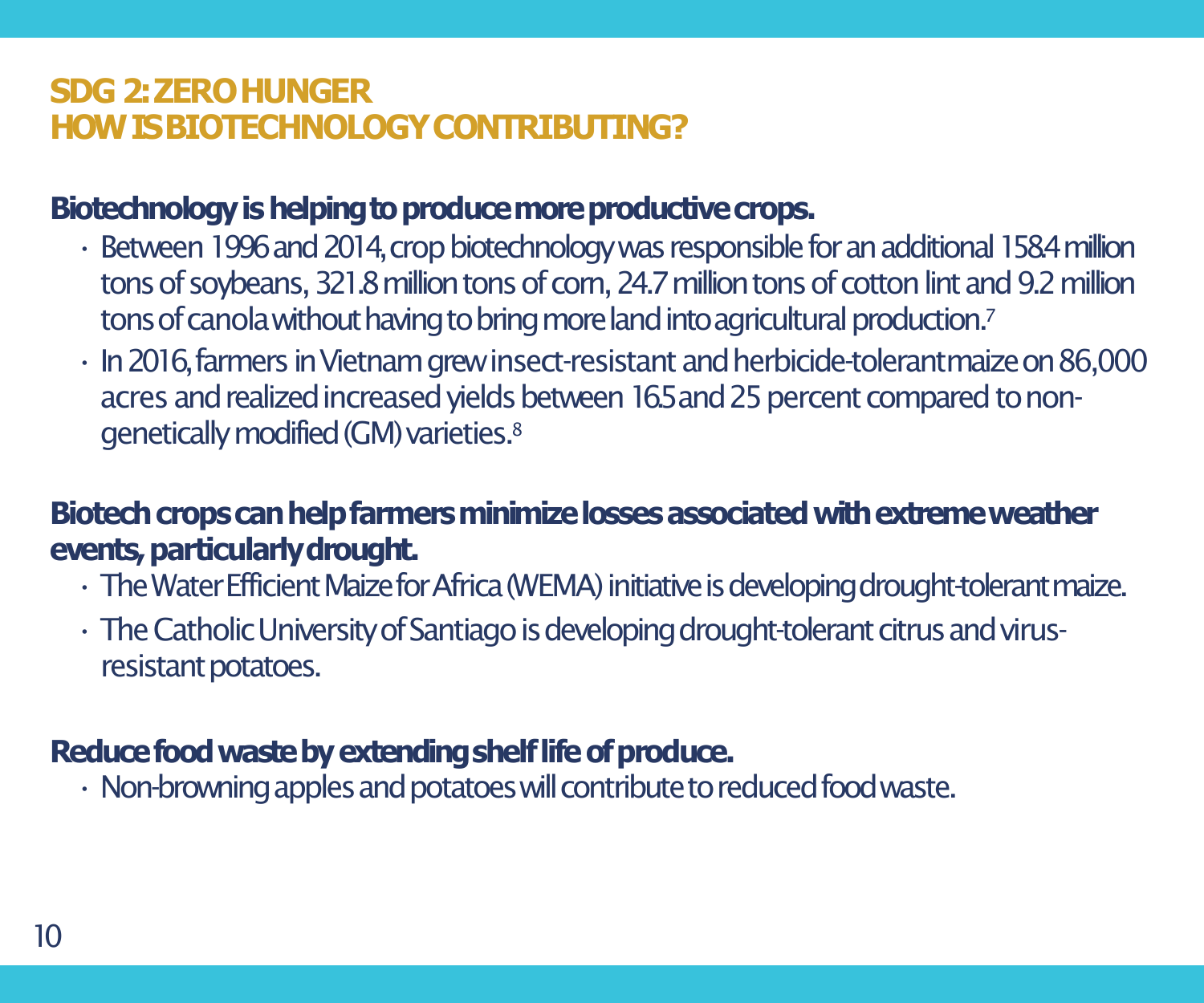### **SDG 2: ZEROHUNGER HOW IS BIOTECHNOLOGYCONTRIBUTING?**

### **NutritionallyenhancedGMcropscanhelptoalleviateunder-nourishmentaroundtheworld.**

- "Golden Rice," is helping to alleviate Vitamin A Deficiency (VAD) by genetically engineering the crop to provide an increased amount of beta-carotene. One serving of Golden Rice could provide half the required daily intake of pro-vitamin A for a one-to three-year-old child.<sup>9</sup>
- Through the Africa Biofortified Sorghum Project (ABS), an international public-private partnership, researchers are enhancing the bioavailability of iron and zinc, increasing the amount and stability ofprovitaminA(suchasbeta-Carotene),andimprovingtheproteindigestibilityofsorghum.10
- The Banana21 initiative, a public-private partnership funded by the Gates Foundation, is working to develop a genetically engineered cooking banana with a three-fold increase in iron and a four-fold increase of pro-vitamin A<sup>11</sup>
- Royal DSM, a Dutch biotechnology company, has been providing nutritionally enhanced protein powders to communities across sub-Saharan Africa.<sup>12</sup>

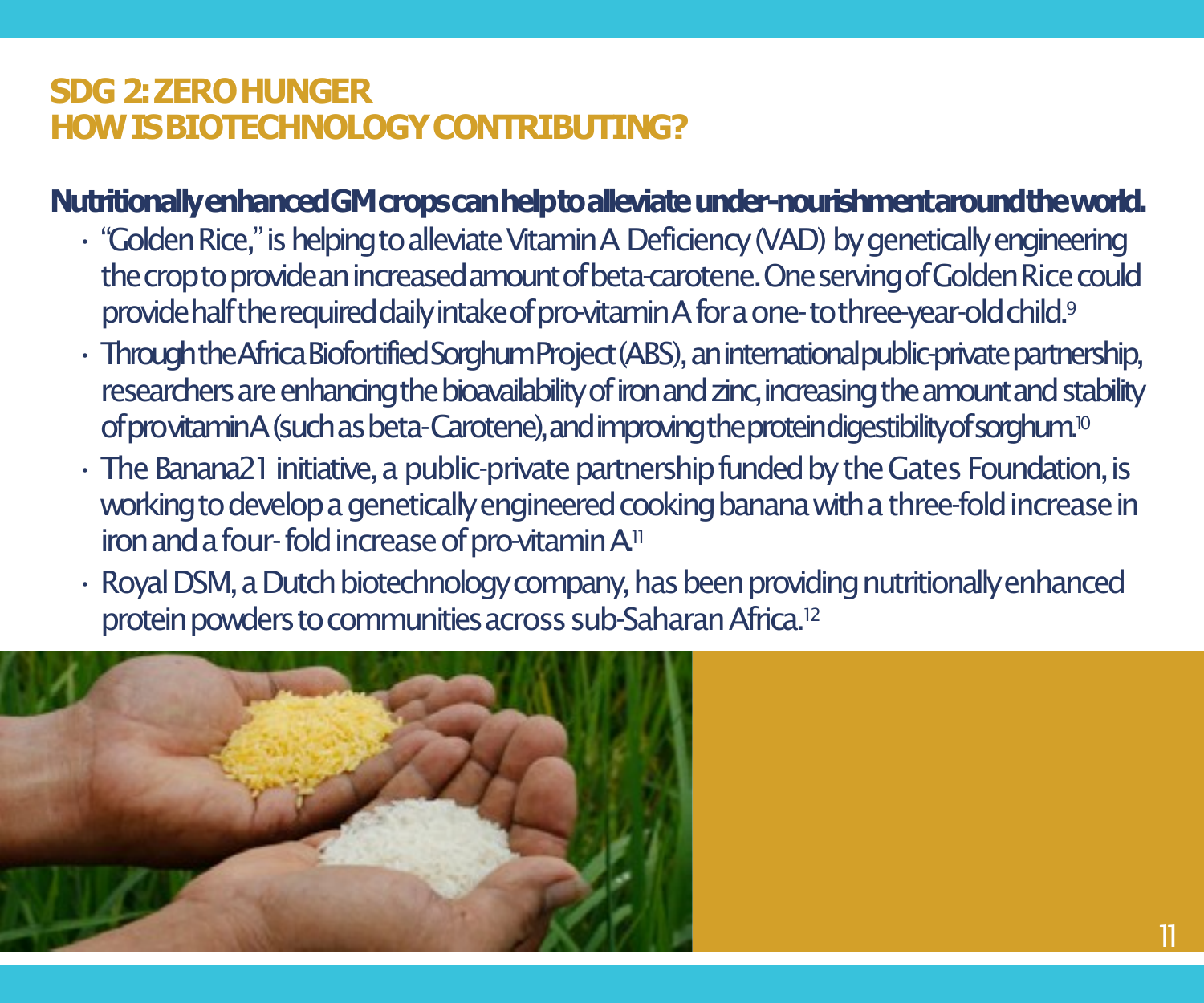

### **SDG 3: GOOD HEALTHAND WELL-BEING**

Biotechnology plays a critical role in saving lives and improving the quality of life for populations across theglobe.

To achieve GOOD HEALTH and WELL-BEING, biotechnology companies:

- $\cdot$  Develop medicines to help people live longer, healthier lives;
- Produce vaccines and other tools to prevent and contain epidemics; and
- $\cdot$  Detect and diagnose conditions sooner and with greater accuracy and precision.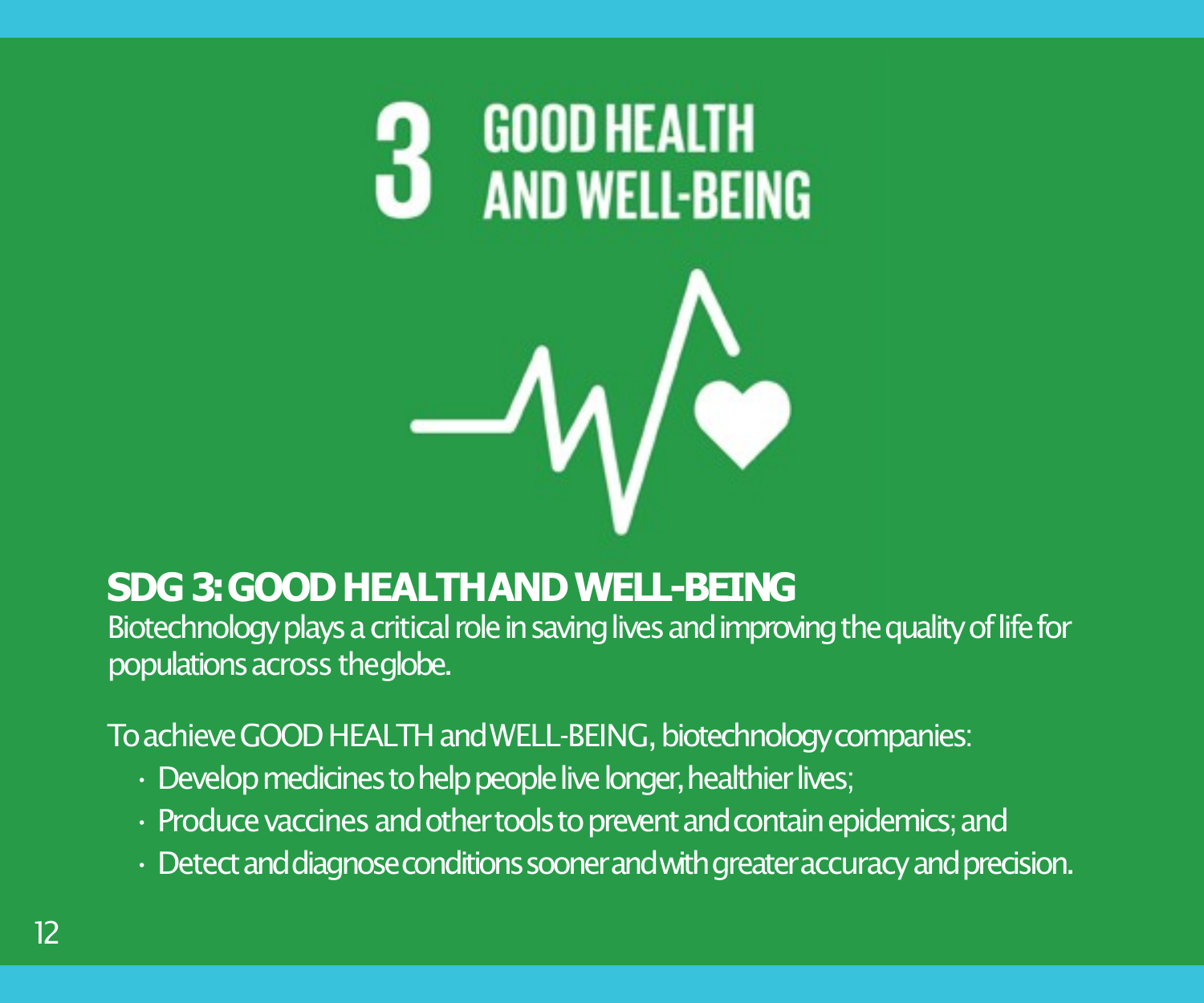## **SDG 3: GOOD HEALTH AND WELL-BEING HOW IS BIOTECHNOLOGYCONTRIBUTING?**

Biotechnology research and development (R&D) has led to breakthroughs improving life expectancy and quality of life for the global population.

- Small- and medium-sized biopharmaceutical companies are at the forefront of the search for new cures and therapies. The current clinical pipeline is increasingly dominated by emerging companies that account for 73% of the current 6,984 global clinical-stage drug programs.<sup>13</sup>
- Today, 83% of children with cancer survive, compared to 58% in 1970.<sup>14</sup>
- Small-to large-sized biotechnology companies have made significant advances and continue to research and develop potential cures in the fight against HIV. Recent breakthroughs in the study of HIV include an immunotherapy, which uses the body's own immune system to fight the virus and a vaccine to keep HIV symptoms in check. Another approach was discovered by scientists at the University of Cambridge London and Imperial College in the "London Patient" case where they learned that by targeting the CCR5 gene mutation through stem-cell transplants, the patient was successfully cured of HIV.<sup>15</sup>
- New genome editing technology has the potential to cure once incurablediseases. Biotechnology companies are researching methods to utilize this technology to cure diseases, such as Sickle Cell Disease, cystic fibrosis, muscular dystrophy and Huntington's Disease.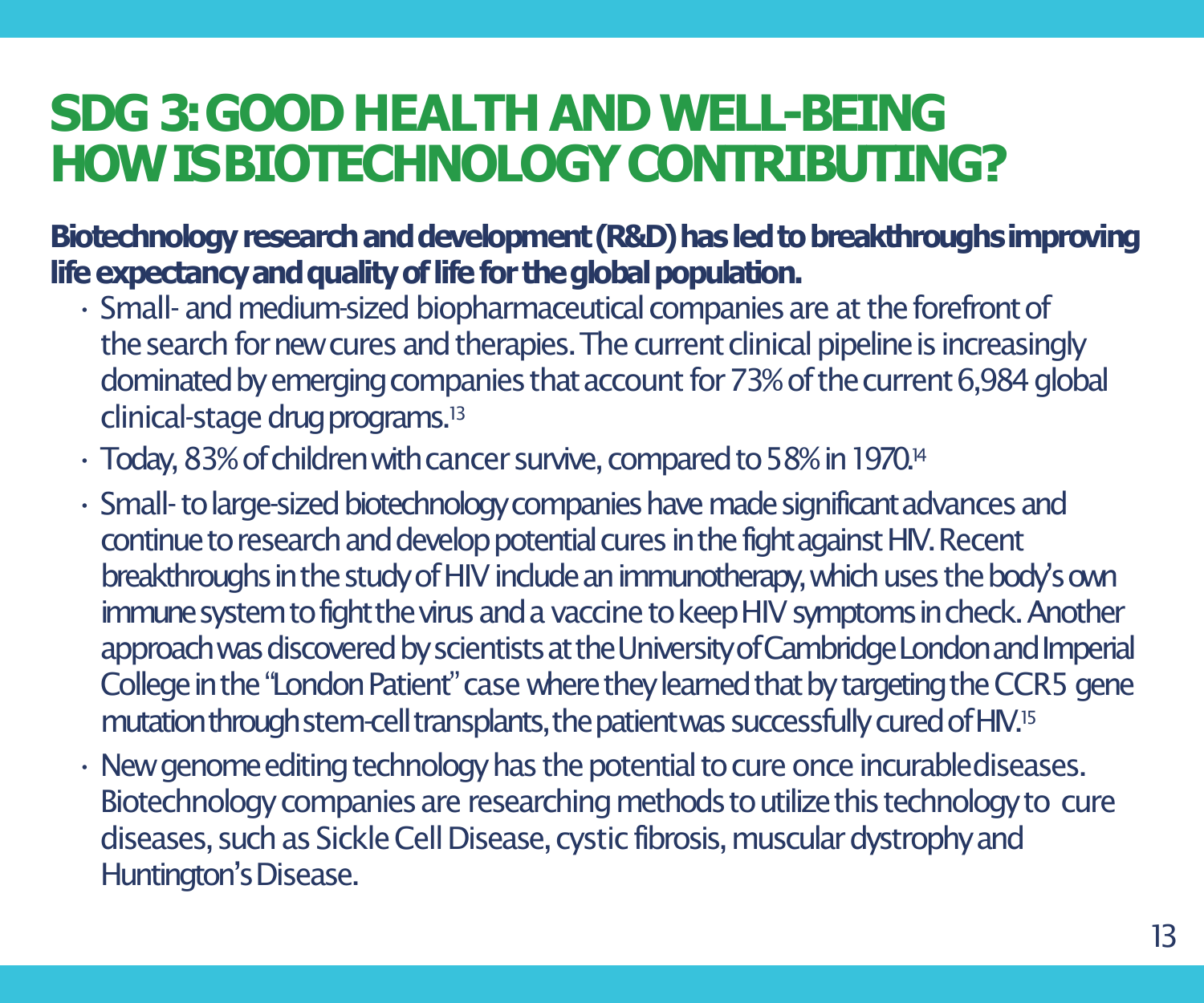### **SDG 3: GOOD HEALTH AND WELL-BEING HOW IS BIOTECHNOLOGYCONTRIBUTING?**

### **Biotechnologytherapiesandvaccineshavereducedthespreadofinfectious diseasesandhelptocontainepidemicsandpandemics.**

- Small to medium-sized biotechnology companies are responsible for nearly 70% of all COVID-19 vaccines and therapeutics R&D projects.
- Vaccines prevent approximately 10.5 million cases of infectious illnesses eachyear.16
- In2020, the FDA approved the first therapy to treat Ebola, which was shown to significantly reduce mortality in 2018-2019 trial during an Ebola outbreak in the DRC.
- $\cdot$  Oxitec, a British company, offers a technology to control the spread of a single species of insect, Aedes aegypti, the primary vector for dengue, chikungunya and Zika virus outbreaks around the world. In 2018, Oxitec began field trials in Brazil to address the challenge of Zika outbreaks in theregion.17
- **"** • HIV/AIDS is no longer fatal. Today, a 20-year-old diagnosed with HIV can live well into his/ her 70s due to the development of antiretroviral (ARV) combination treatments.<sup>18</sup>

## **WORLDWIDE,2.5MILLIONCHILDDEATHSARE PREVENTEDEACHYEARTHROUGHIMMUNIZATION. 19 "**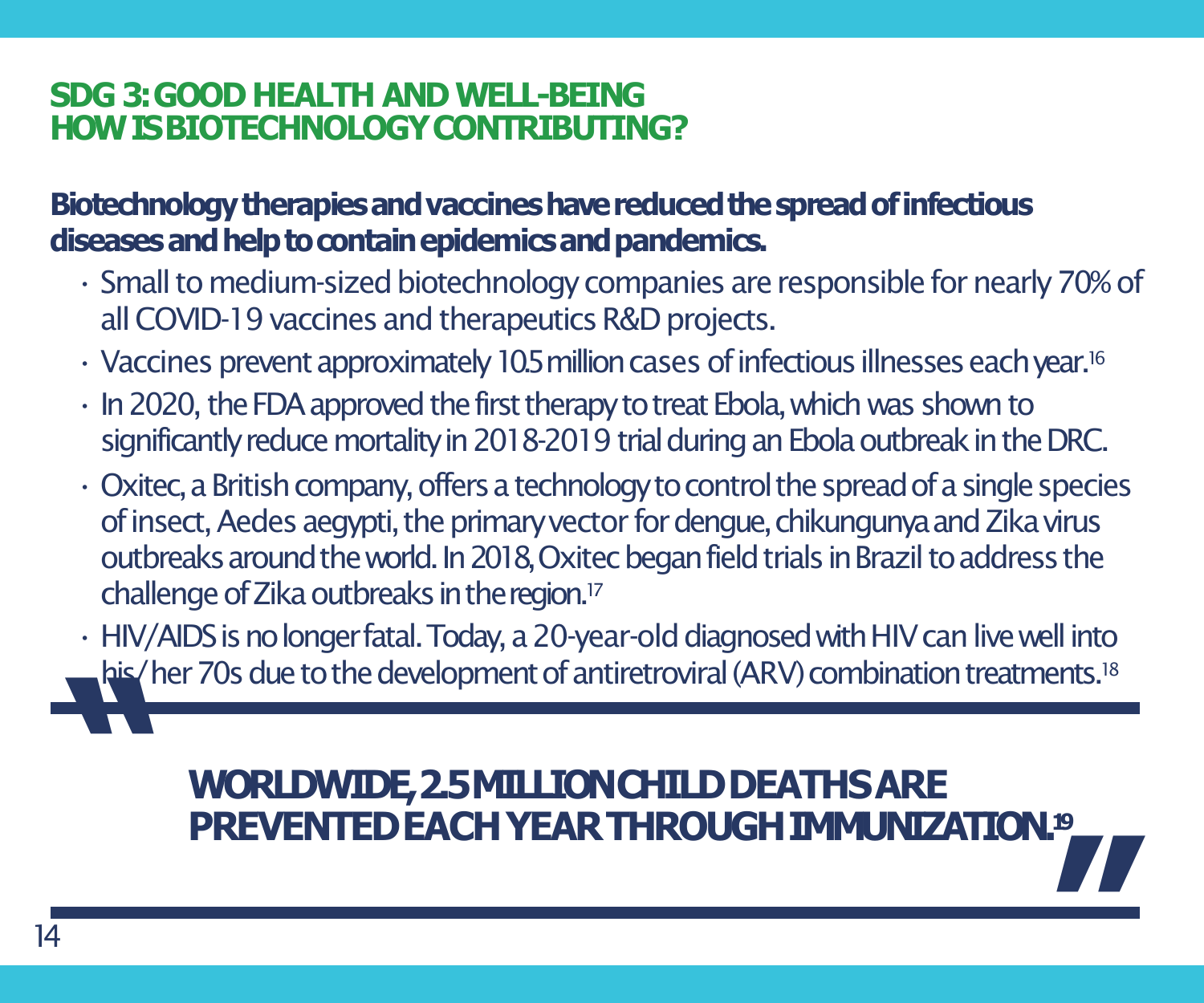### **SDG 3: GOOD HEALTH AND WELL-BEING HOW IS BIOTECHNOLOGYCONTRIBUTING?**

### **Biotechnologycompaniesareworkingtodeliverhigh-impacthealthtechnologiesto countriesacrosstheglobetoreduceinequitiesinhealth.**

- The African Access Initiative (AAI) is a partnership of companies, governments, healthcare providers, and NGOs focused on sustainably expanding access to cancer medicines and technologies, improving healthcare infrastructure, and building clinicaland R&D capacity inAfrica.20
- Collaboration for Health is a collaborative project between biopharmaceutical companies and the Government of Papua New Guinea to build local capacity to fight the HIV epidemic.<sup>21</sup>

### Biotech tests detect and diagnose conditions sooner and with greater accuracy and **precision -helping improve patientprognoses.**

- $\cdot$  More than 1,200 biotech diagnostic tests are being used in clinics around the world.<sup>22</sup>
- Many tests require only a simple blood sample or mouth swab eliminating the need for costly invasive surgery.
- Some tools are now portable, allowing physicians to conduct tests, interpret results, and determine treatmenton-the-spot.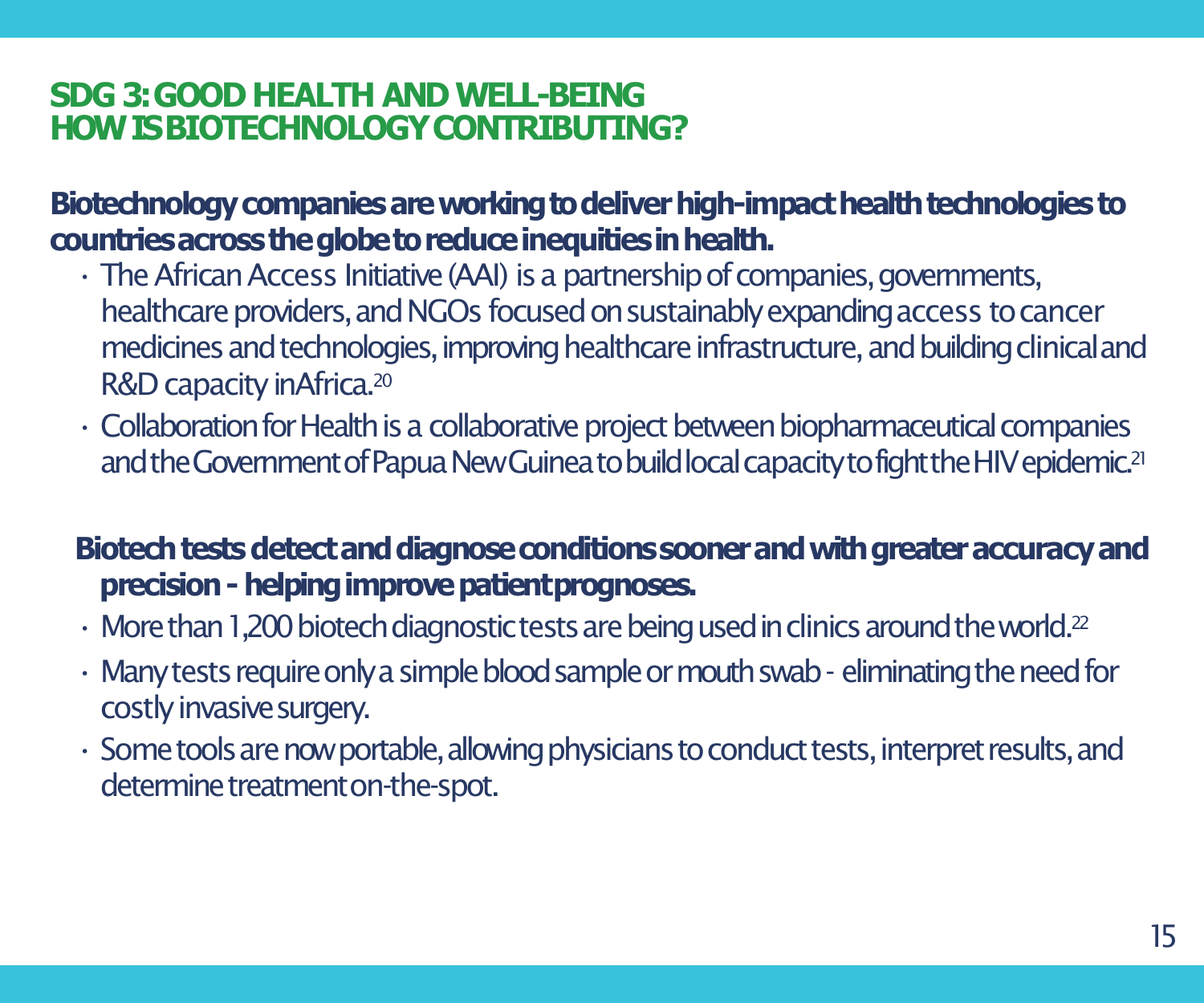

|  | ÷ |  |
|--|---|--|
|  |   |  |

### **SDG 6: CLEAN WATER AND SANITATION**

Biotechnology helps ensure availability and sustainable management of water and sanitation.

To achieve CLEAN WATER and improve SANITATION, biotechnology:

- Uses bacteria and plants for water purification; and
- Removes chemical contaminants fromwater.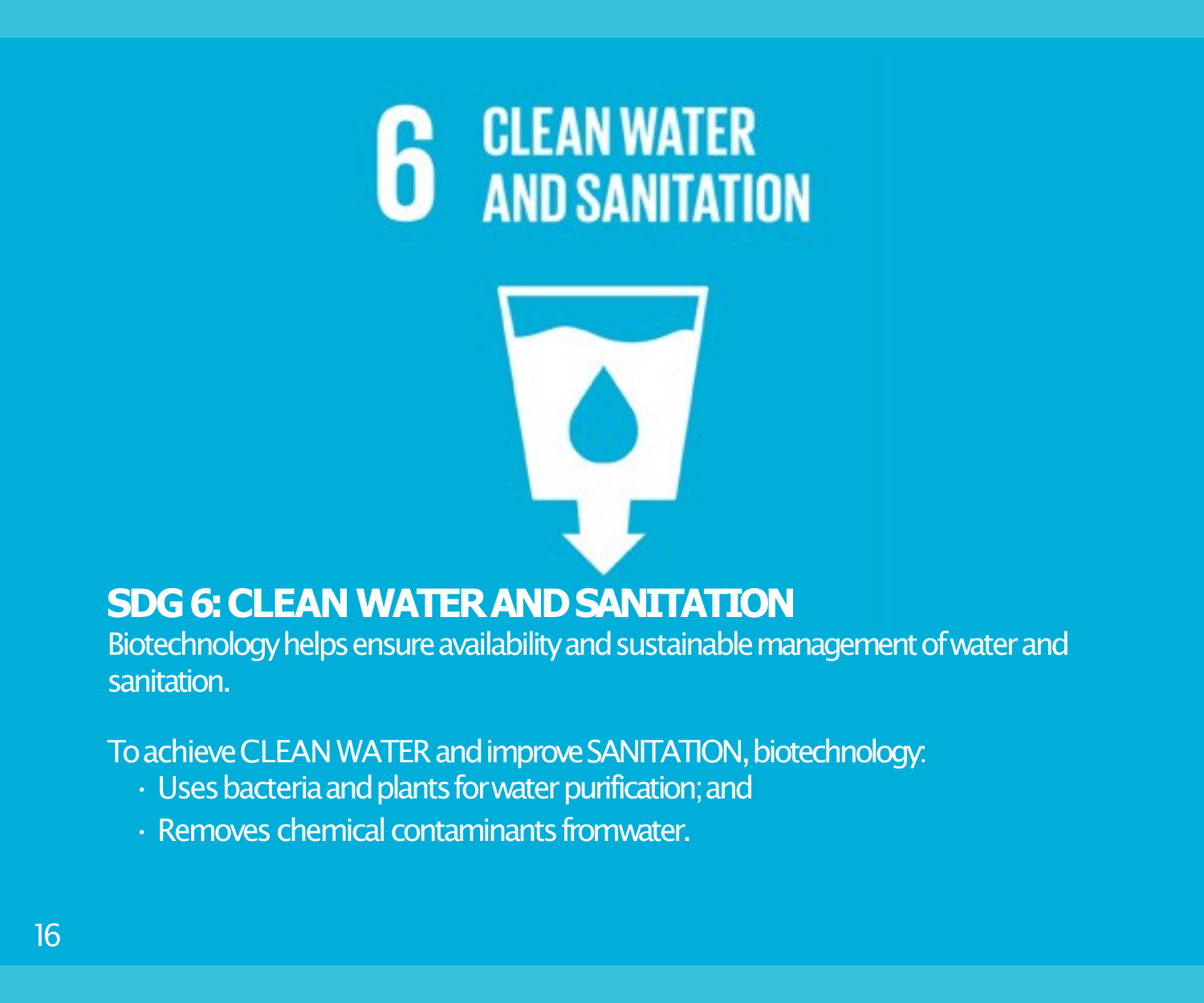## **SDG 6: CLEAN WATER AND SANITATION HOW IS BIOTECHNOLOGYCONTRIBUTING?**

**Biotechnologycompaniesaredevelopingnewmethodsusingbiologicalprocessesto delivercleandrinkingwatertocommunitiesacrosstheglobe.**

- The Safe Drinking Water Foundation in Canada designed a water treatment system that uses bacteria instead of chemicals to remove contaminants fromwater.<sup>23</sup>
- $\cdot$  CustoMem, a UK company, created water filters utilizing proteins to filter polluted waters.  $^{24}$
- A collaboration project between Bridge Biotechnology and Adves Water is delivering safe drinking water to over 100,000 people in the Punjab province of Pakistan through Bridge Biotechnology's ESOL™ generator. This generator uses biological processes to produce electrolyzed water with germ-killing properties and is safe todrink.25
- $\cdot$  Chitin, a marine resource, is used across the globe to treat drinking water due to its properties that enable it to attach itselfto a variety of organic contaminants (bacteria, algae), minerals, metals, and oil. Chitin dramatically increases the effectiveness of filtration systems as it is able to capture fine particles and solved pollutant.<sup>26</sup>

### Agriculture biotechnology contributes to global efforts to maintain clean waterways.

- No till agriculture enabled by herbicide-tolerant genetically modified crops reduces soil erosion, which canclog and pollute waterways.27
- Future nitrogen use efficient (NUE) genetically modified crops help reduce chemical runoff into waterways, while increasing yield by 115% more peracre.<sup>27</sup>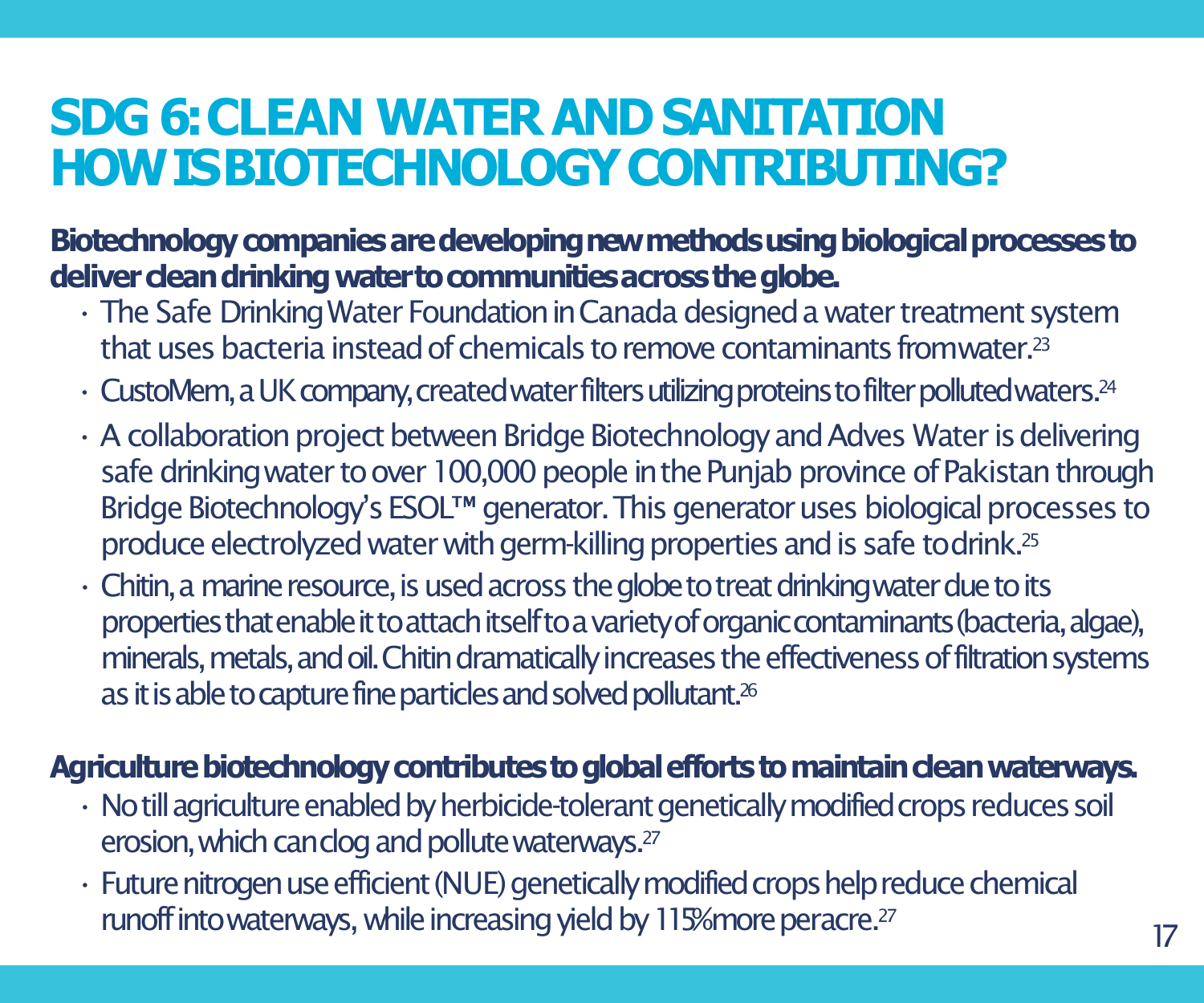## **AFFORDABLE AND CLEAN ENERGY**

### **SDG 7: AFFORDABLE AND CLEANENERGY**

Biofuels, a cleaner and more sustainable source of energy, are produced from a wide range of renewable biomass feedstocks and can contribute to the reduction of greenhouse gas emissions by substituting for hydrocarbons in transportation fuel.

Biofuels contribute to the REDUCTION of GREENHOUSE GAS EMISSIONS as:

- $\cdot$  Countries and cities adopt them as a primary source of energy; and
- $\cdot$  Companies commit to increased production and use of biofuels.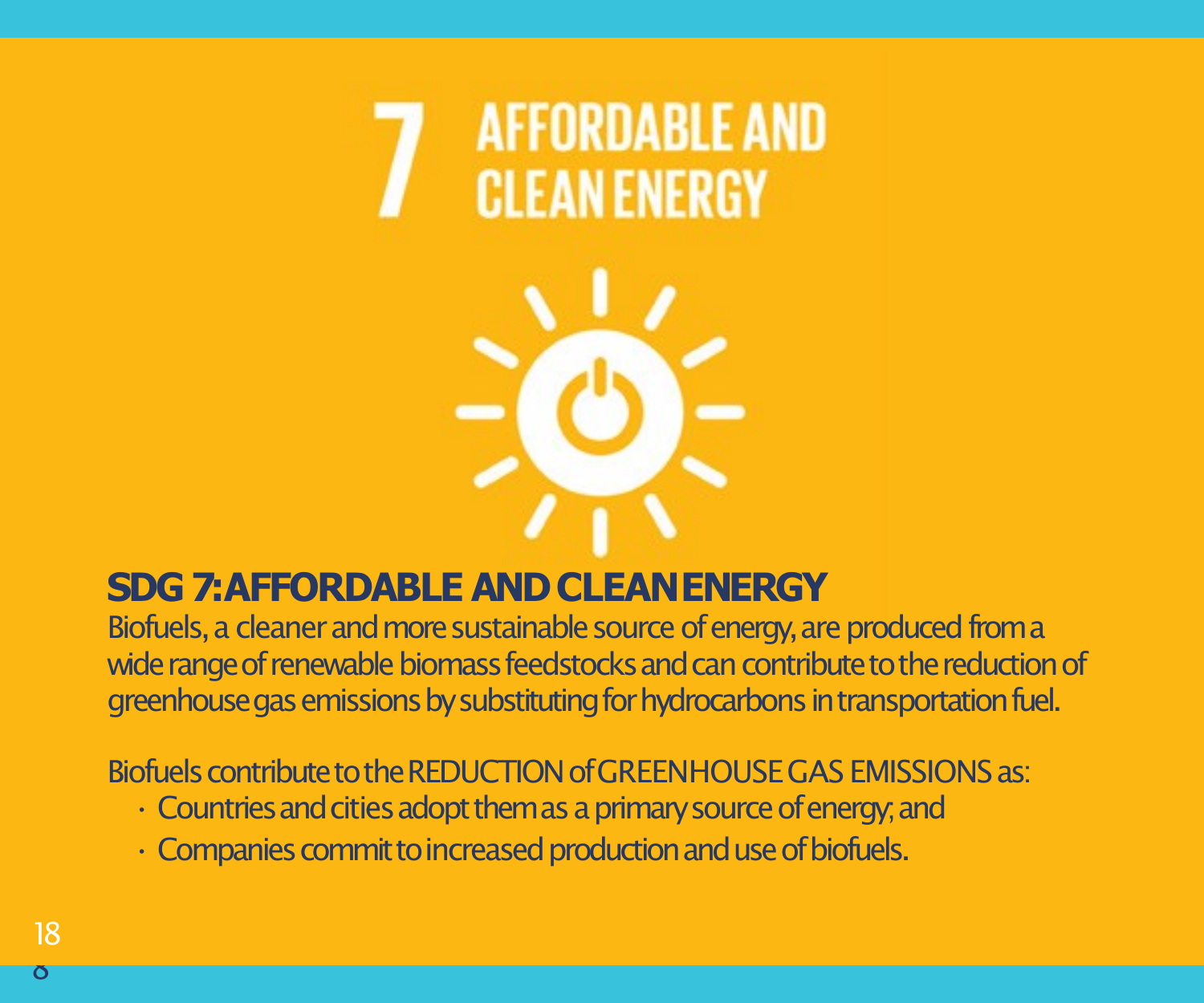## **SDG 7: AFFORDABLE AND CLEAN ENERGY HOW IS BIOTECHNOLOGYCONTRIBUTING?**

### **Countriesandcitiesareincreasinglyusingbiofuelsasasourceofenergy.**

- Brazil is a leader in producing biofuels and has replaced almost 42 percent of its gasoline needs with sugarcane ethanol.<sup>28</sup>
- The Swedish city of Kristianstad uses biogas to generate electricity and heat and to fuel cars and municipal garbage trucks and buses.<sup>29</sup>

### Global companies and institutions are committing to increasing the production and **use of cleaner energysources.**

- Companies and institutions, such as Audi, DuPont, DSM, Joule, LanzaTech, Novozymes and Yale University, formed the below50 coalition to pledge a reduction in carbon emissions by 50% and to promote increased use of sustainable fuels.<sup>30</sup>
- Novozymes and CleanStar Ventures jointly established an integrated food-energy business in Mozambique to replace thousands of charcoal-burning cookstoves with cleaner ethanol stoves.<sup>31</sup>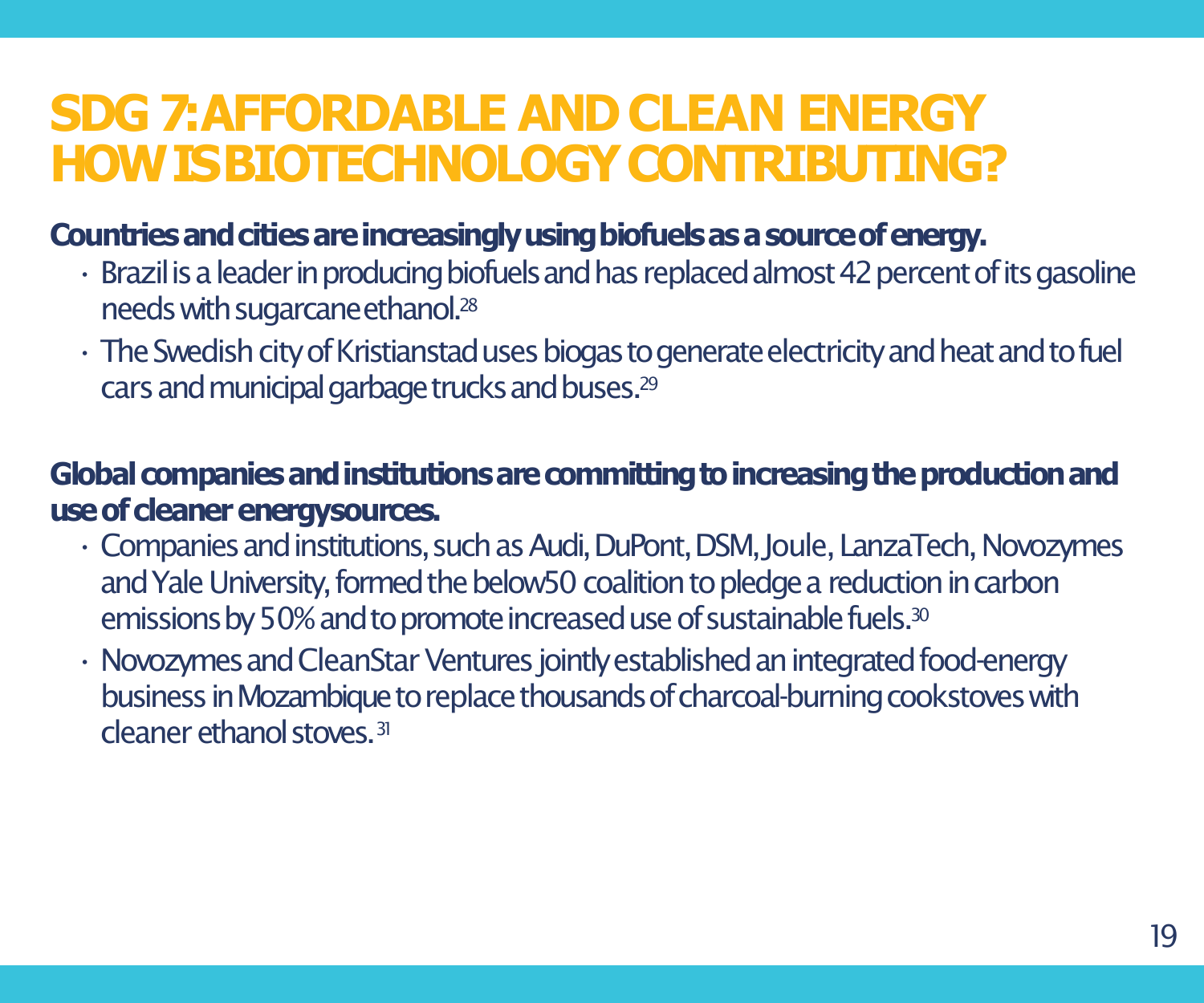



### **SDG 8: DECENT WORK AND ECONOMIC GROWTH**

Biotechnology innovations, such as medicines and agricultural products, present populations with opportunities for economicgrowth.

To achieve ECONOMIC GROWTH, biotechnology:

- Provides farmers with inputs to grow crops with higher yields and fewer inputs; and
- Contributes to healthierworkforces.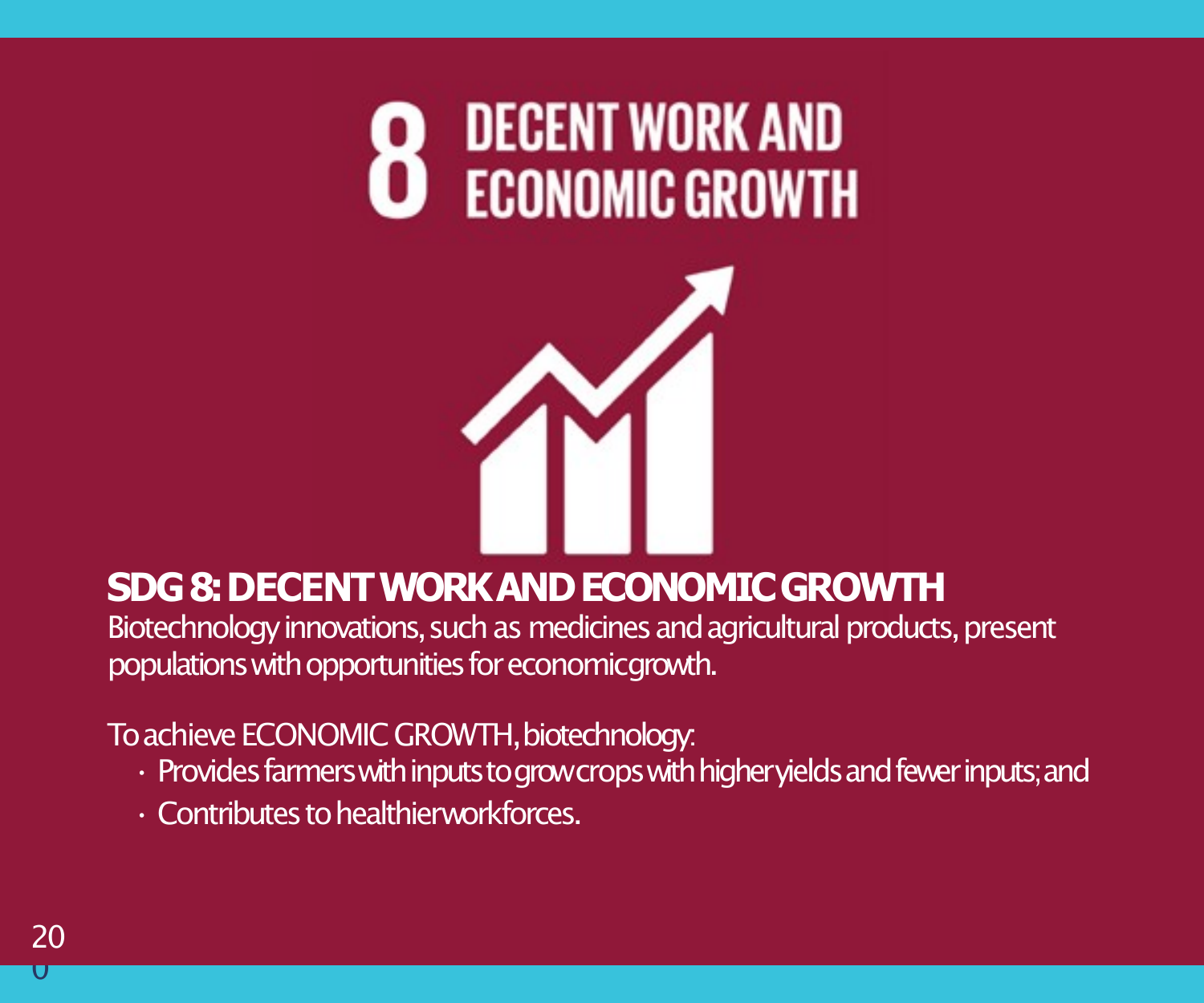## **SDG 8: DECENTWORK AND ECONOMIC GROWTH HOW IS BIOTECHNOLOGYCONTRIBUTING?**

### **CountriesandfarmersgrowingGMcropshaveseentremendouseconomicbenefits.**

- $\cdot$  Over the last 20 years, crop biotechnology has stimulated economic growth in the 26 countries where the technology isused.32
- $\cdot$  GM crops help alleviate poverty for millions of resource-poor farmers around the world (equaling approximately 65 million peopletotal).33

### **Biopharmaceutical products have led to healthier workforcesand economic development.**

- A study conducted by The Global Initiative on Health and the Economy showed GDP loses between 6 and 10% across 19 countries due to absenteeism or presenteeism due to health-related issues. These numbers are projected to rise with the increase in chronic diseases<sup>34</sup>
- Biologics have contributed to healthier and more productive labor forces due to less hospitalization, career interruptions and school and work absenteeism. Over a period of 2 years, a rheumatoid arthritis patient treated with a novel biologic product, remained in employment 31 weeks longer.<sup>35</sup>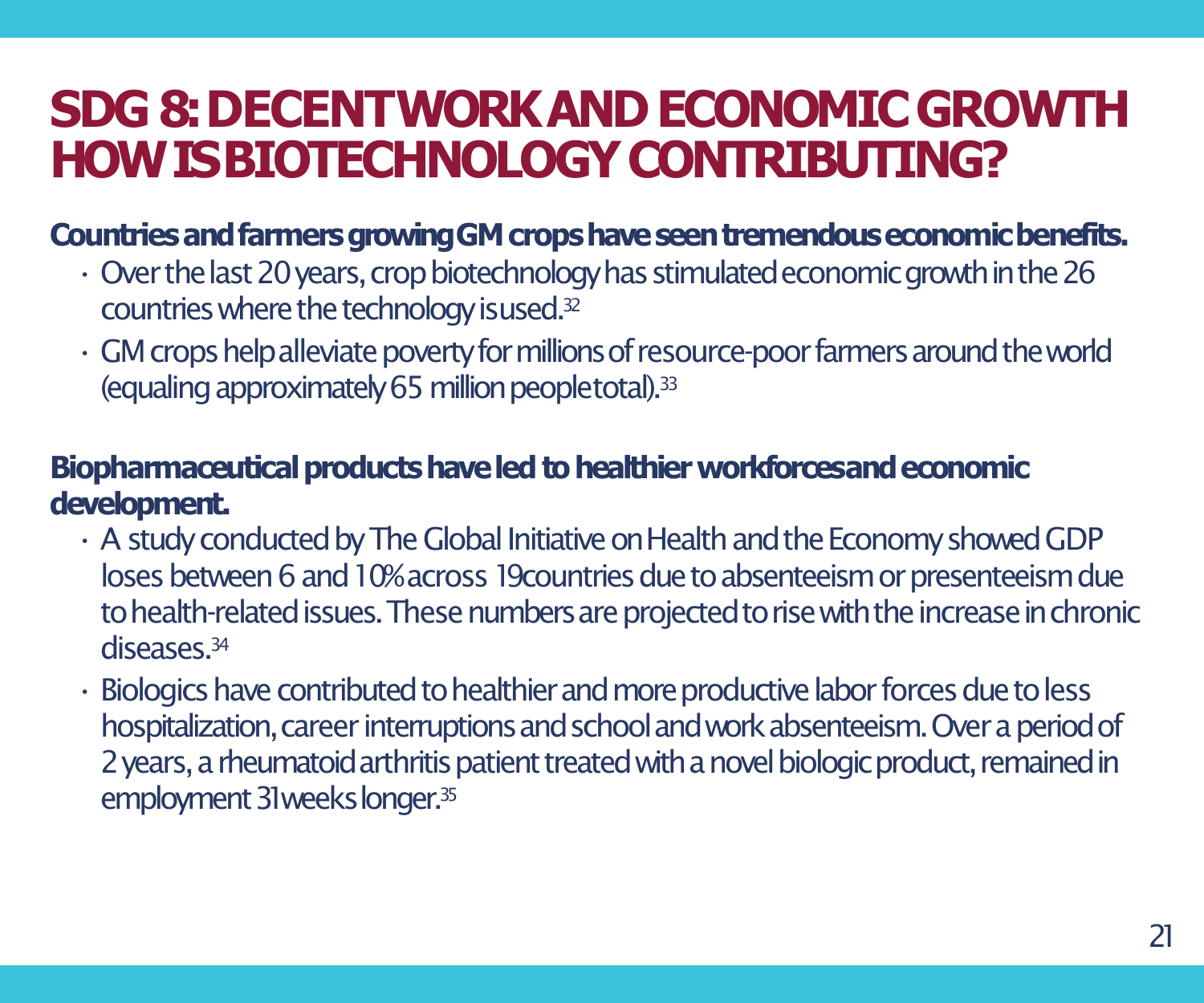



### **SDG 9: INDUSTRY, INNOVATION, ANDINFRASTRUCTURE**

Research and development in the field of biotechnology is occurring across the globe empowering scientists to develop solutions to the most pressing global challenges.

To achieve inclusive INDUSTRY INNOVATIONand INFRASTRUCTURE, biotechnology companies and countries are committed to:

• Constructing biotechnologyparks;

22

- Investing in infrastructure to increase R&D capabilities; and
- Connecting to the international community to createopportunities for investment and partnerships.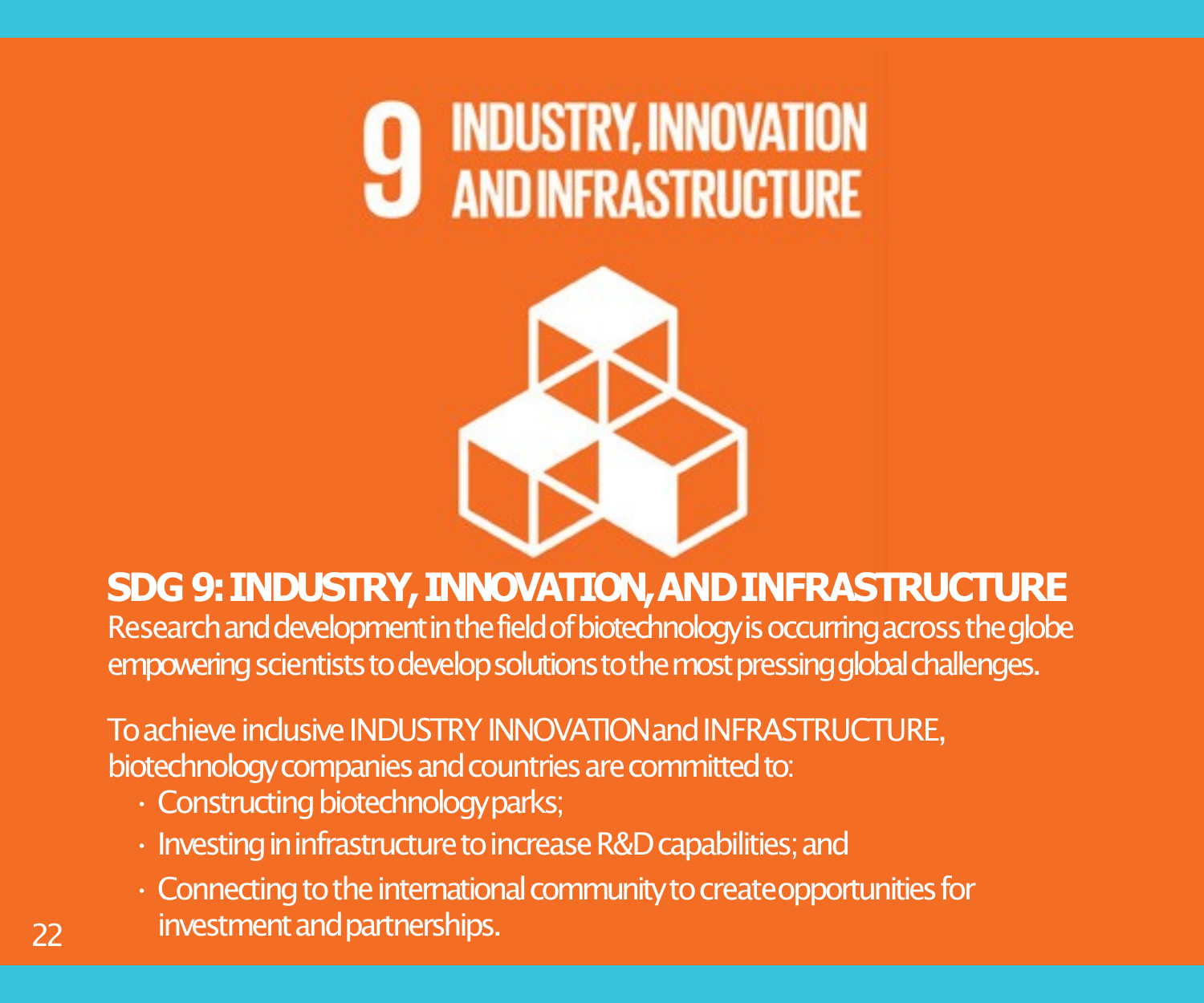## **SDG9:INDUSTRY,INNOVATION,ANDINFRASTRUCTURE HOW IS BIOTECHNOLOGYCONTRIBUTING?**

### **Theconstructionofbiotechnologyparkscontributestotheglobalgrowthoftheindustry.**

- BiotechTowninBrazilprovidesaspaceandresourcesforstart-upstoexpandtheiroperations.36
- BioPark Mauritius was established as a dedicated space for R&D in the biotechnology sector in March 2015 to help invigorate biomedical research in Africa.<sup>37</sup>
- OneBio in Cape Town, South Africa provides a shared lab space and business advice for biotechnologystartups.

### **Companies,multilateral institutions,foreigngovernments,andNGOsareinvestingin**  infrastructure to increase R&D capabilities in developing countries.

- The African Access Initiative (AAI) is a partnership of companies, governments, healthcare providers, and NGOs focused on sustainably building clinical and R&D capacity in Africa.<sup>38</sup>
- The Institute for Biotechnology Research (IBR) at the Jomo Kenyatta University of Agriculture and Technology (JKUAT) in Kenya is training the next generation of home-grown scientists.<sup>39</sup>

### Researchers and start-up companies from across the globe are connecting with the **international communityfor investmentandpartnershipopportunities.**

 $\cdot$  The annual BIO International Convention provides an opportunity for start-up companies and researchers to showcase their research and foster ties with investors, companies, NGOs, and other researchers. BIO supports an annual program for start-ups from Turkey, the Middle East and North Africa to compete and attend the BIO Convention free of cost.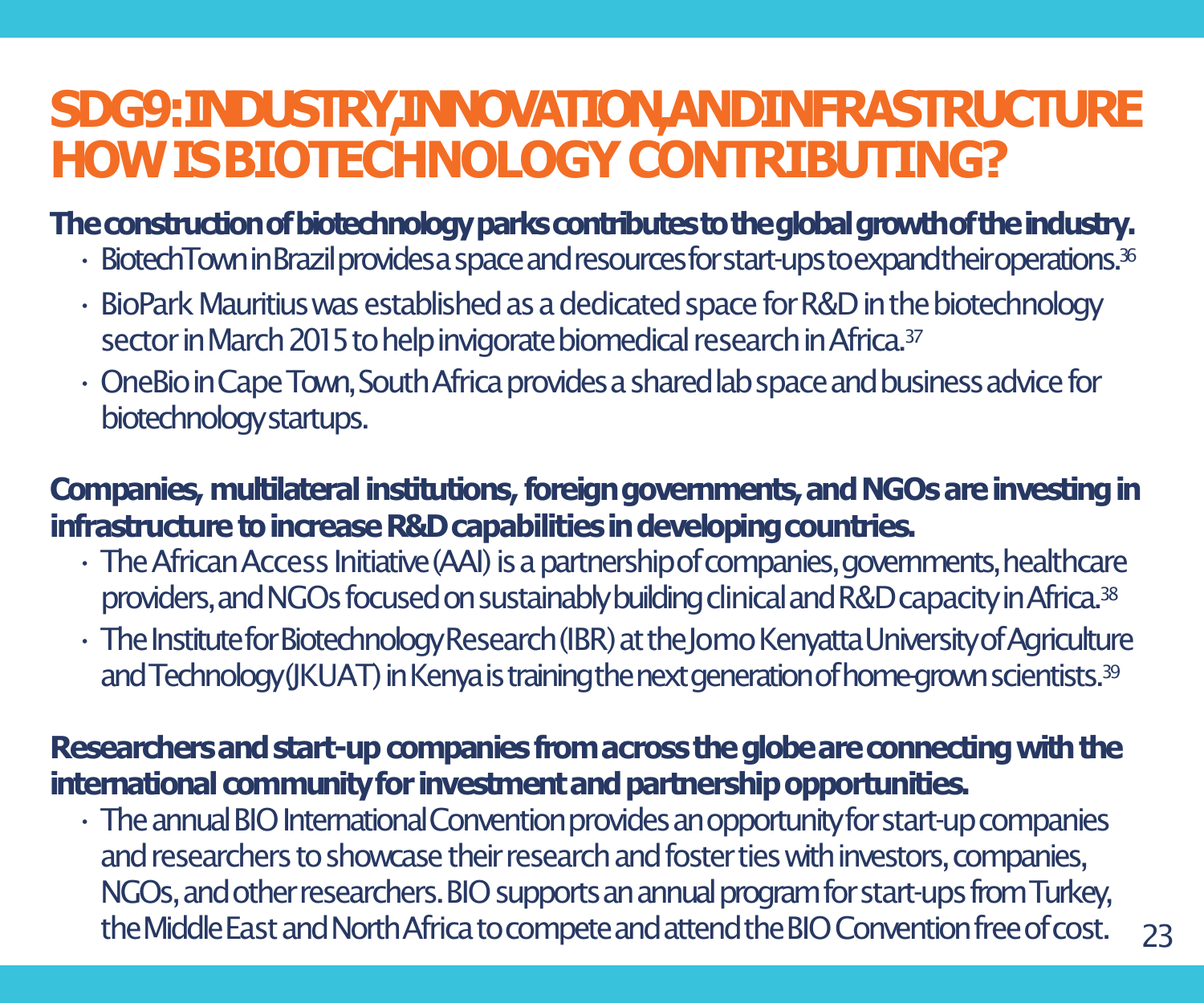# **12** RESPONSIBLE **AND PRODUCTION**



### **SDG 12: RESPONSIBLE CONSUMPTION ANDPRODUCTION**

Innovation in industrial biotechnology can contribute to the reduction of over extraction of resources and expedite efforts to responsibly use environmental resources. Industrial biotechnology applies life science tools, such as microbes and enzymes, to traditional manufacturing and chemical processes to produce cleaner, more sustainable products andmaterials.

### To achieve RESPONSIBLE CONSUMPTION AND PRODUCTION,applications of biotechnology:

- $\cdot$  Reuse materials destined for landfills to create new products;
- Use enzymes and other biological processes to create sustainable products; and
- Create environmentally sound processes to manage chemicals.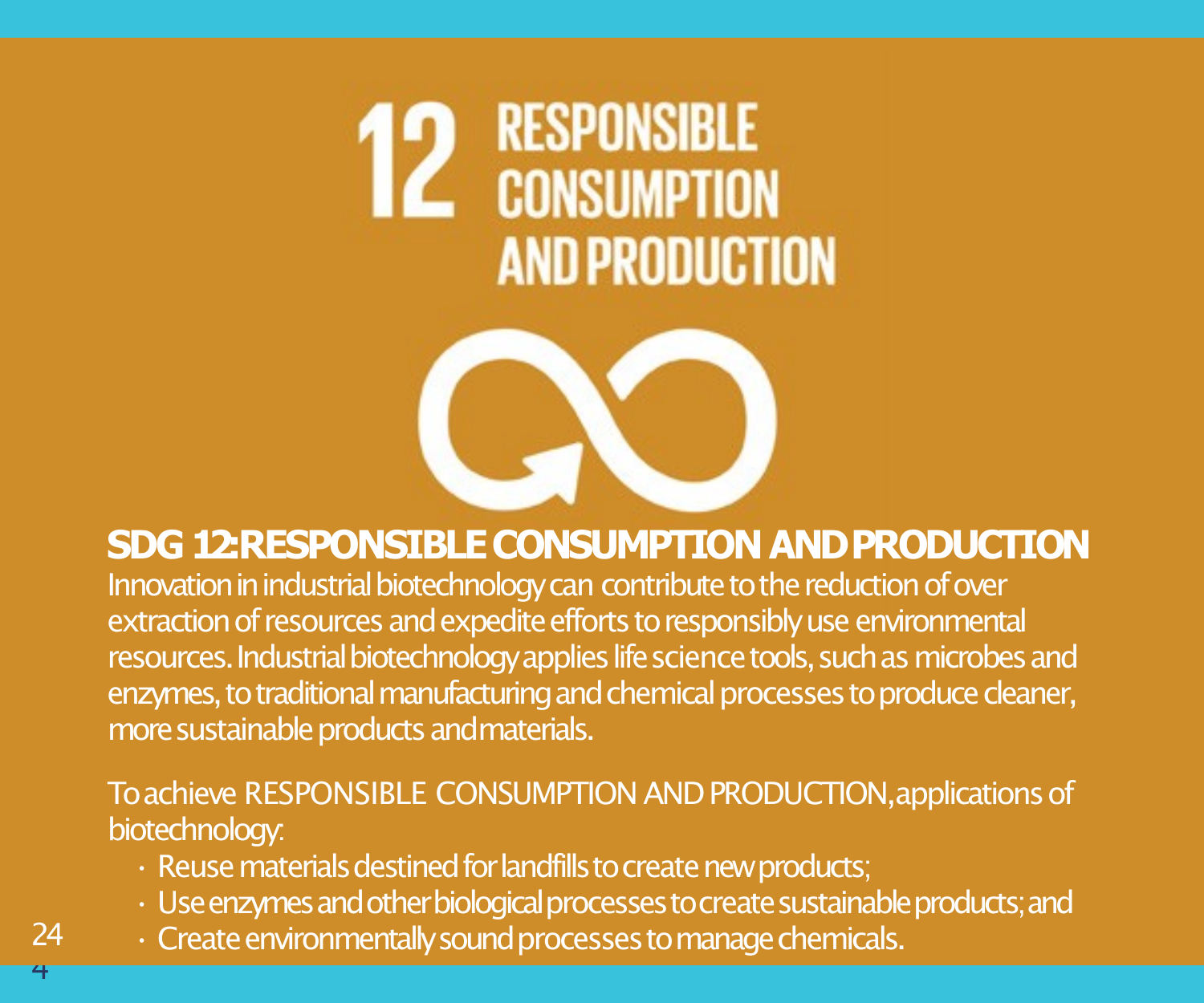## **SDG 12: RESPONSIBLE CONSUMPTION AND PRODUCTION HOW IS BIOTECHNOLOGYCONTRIBUTING?**

Bioplastics, developed by biotechnology companies, can substitute for petroleum**based plastics, replacing waste destined for a landfill with biodegradable, compostable consumerproducts.**

- In 2015, the Coca-Cola Company unveiled the world's first polyethylene terephthalate (PET) plastic bottle made entirely from plant materials. The bottle is made from renewable plant materials and isfully recyclable.40
- Danimer Scientific and PepsiCo worked together to create a bio-based and compostable snack bag for chips using resins that blend biopolymers and mineral filler.<sup>41</sup>
- Carbios SA, a French chemistry company that focuses on discovering and developing enzymatic bioprocesses applied to plastic and textile polymers, created a new generation of fully biodegradable plastics with a controlled lifespan, a process enabling infinite biorecycling of plasticwaste.<sup>42</sup>
- Biotechnology company Aventium, which uses renewable chemistrysolutions to develop efficient processes and products, partnered with the Paper Bottle Company in the Netherlands to replace traditional plastics with the world's first 100% recyclable and biodegradable paper bottle for carbonateddrinks.<sup>43</sup>
- MarinaTex, an Australian startup, has developed an alternative to single-use plastics by using fish waste to create a bioplastic.<sup>44</sup>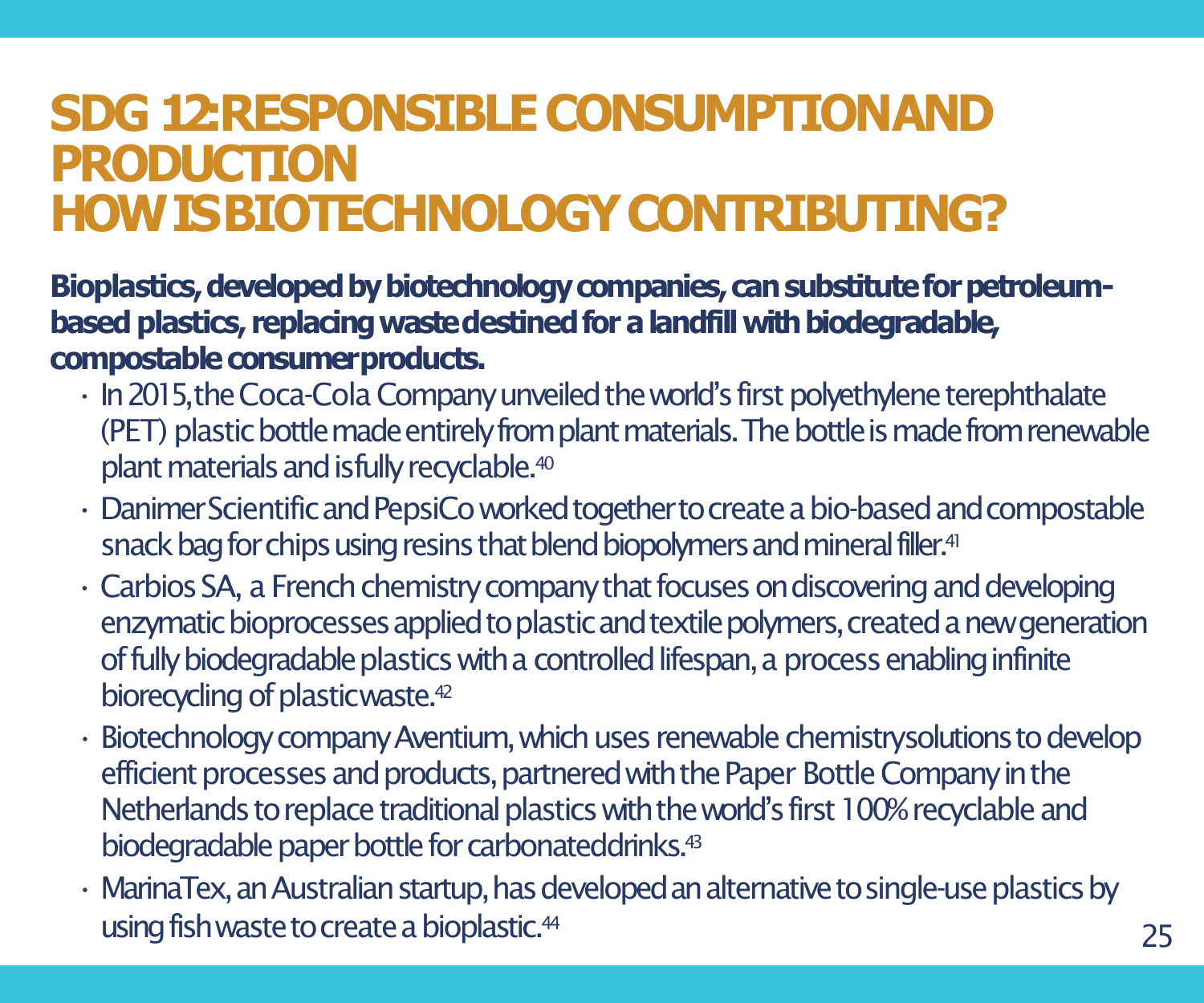### **SDG 12: RESPONSIBLE CONSUMPTION AND PRODUCTION HOW IS BIOTECHNOLOGYCONTRIBUTING?**

Biotechnology companies are researching and developing new methods to reuse materials destined for landfills to create new bio-based products.

- Researchers at Berkeley National Laboratory have discovered a method to convert municipal solid waste (MSW) to chemical compounds that can be used as diesel fuel precursors. MSW is garbage that is produced everyday around the world in significant volumes. This process reuses materials traditionally destined for landfills to produce renewable chemicals to be used for a cleaner, energy source.<sup>45</sup>
- The Bayou Fuels Project in Natchez, Mississippi converts waste wood biomass into cleaner diesel for heavy trucks and sustainable aviation fuel. By processing waste from the paper and lumber industries, specifically to woody biomass forest residue that would otherwise rot on the forest floor or contribute to forest fires, this cleaner fuel can contribute to efforts to reduce greenhouse gas emissions.<sup>46</sup>

## **BIO-BASED PRODUCTS ARE DERIVED FROM PLANTS AND OTHER RENEWABLE AGRICULTURAL, MARINE AND FORESTRY MATERIALS.THEY PROVIDE AN ALTERNATIVE TO CONVENTIONAL PETROLEUM DERIVEDPRODUCTS. "**

**"**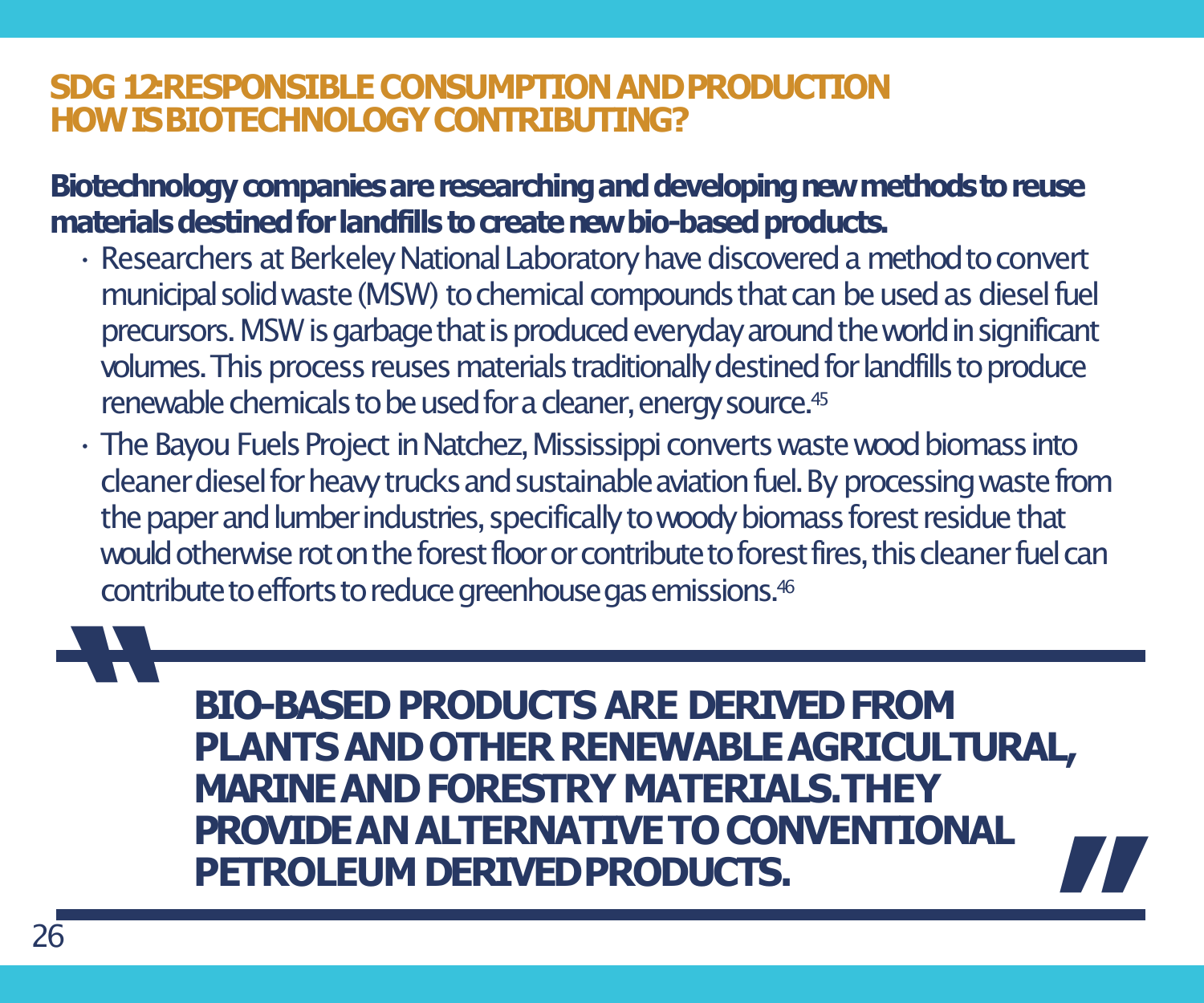### **SDG 12: RESPONSIBLE CONSUMPTION AND PRODUCTION HOW IS BIOTECHNOLOGYCONTRIBUTING?**

### **Biotechnologycompaniesareresearchinganddevelopingmethodstouseenzymesto**  replace fossil-based ingredients in consumer products, including deaning supplies.

• Novozymes uses enzymes in detergents so laundry can be washed at lower temperatures, which saves energy.<sup>47</sup>

### **Applicationsofbiotechnologycanhelptoensuretheenvironmentallysound**  management of chemicals.

- PIARCS, PBC's lowcost technology uses biological process to remove phosphorous and nitrogen in wastewater treatment plants. Both chemicals have negative consequences for human consumption and the environment if untreated in wastewater treatment plants.<sup>48</sup>
- Phytonix, a biotech company, uses photosynthesis and cyanobacteria to produce renewable chemicals 49



© UN Photo SophiaPans 27<br>27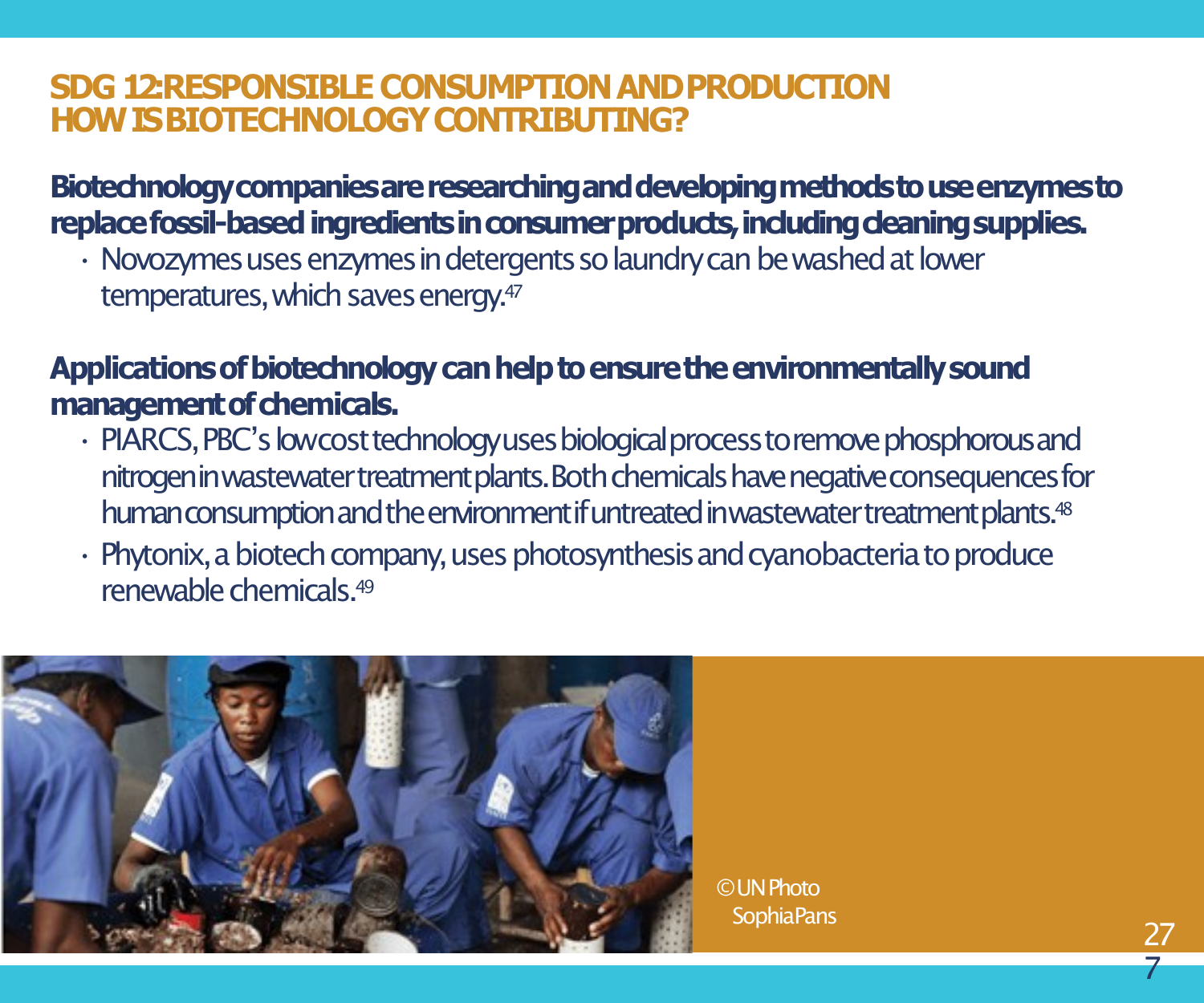



### **SDG 13: CLIMATE ACTION**

Agricultural and industrial applications of biotechnology are critical in combating and coping with the effects of climate change.

To combat and cope with CLIMATE CHANGE, biotechnology:

- Replaces traditional energy sources with cleaner fuel options;
- Reduces greenhouse gas emissions through the use of GM crops; and
- Provides solutions for subsistence farmers combating the effects of climate change.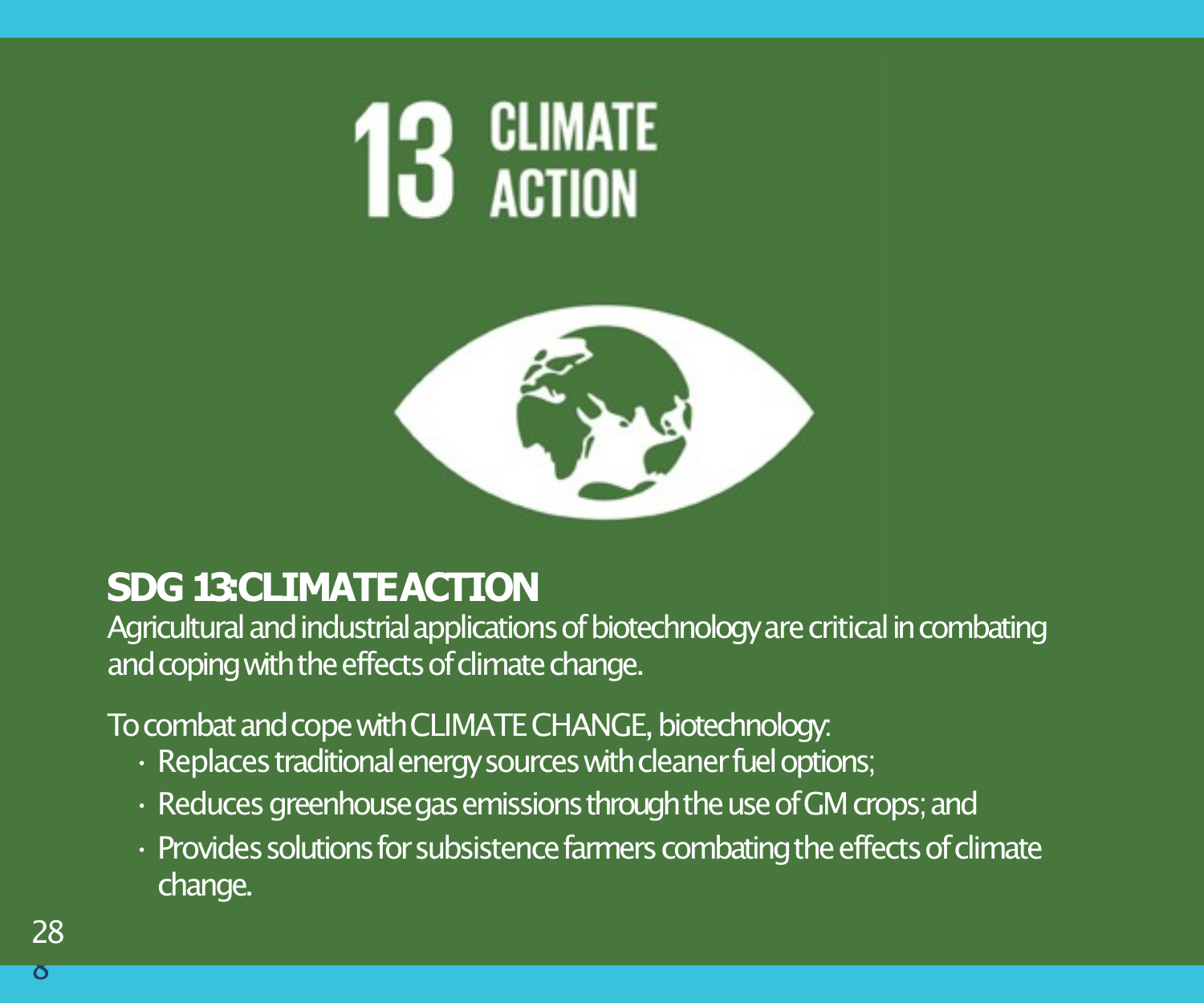## **SDG 13: CLIMATE ACTION HOW IS BIOTECHNOLOGYCONTRIBUTING?**

### Global companies and institutions are scaling up the use of biofuels.

 $\cdot$  The below50 coalition of global companies and institutions is dedicated to increasing the production and promotion of biofuels.<sup>50</sup>

### **Airlinesareusingbiofuelsasjetfueltoreducecarbonemissionsfromairtravelby60%.**<sup>51</sup>

- In January 2018, Qantas Airlines successfully completed the world's first US-Australia biofuel flight realizing a 7 per cent drop in emissions along the route - with 10 per cent of its tank filled with the mustard seed-derived biofuel.<sup>52</sup>
- $\cdot$  Virgin Atlantic and LanzaTech are collaborating to produce the world's first jet fuel derived from waste industrial gases from steelmills.53

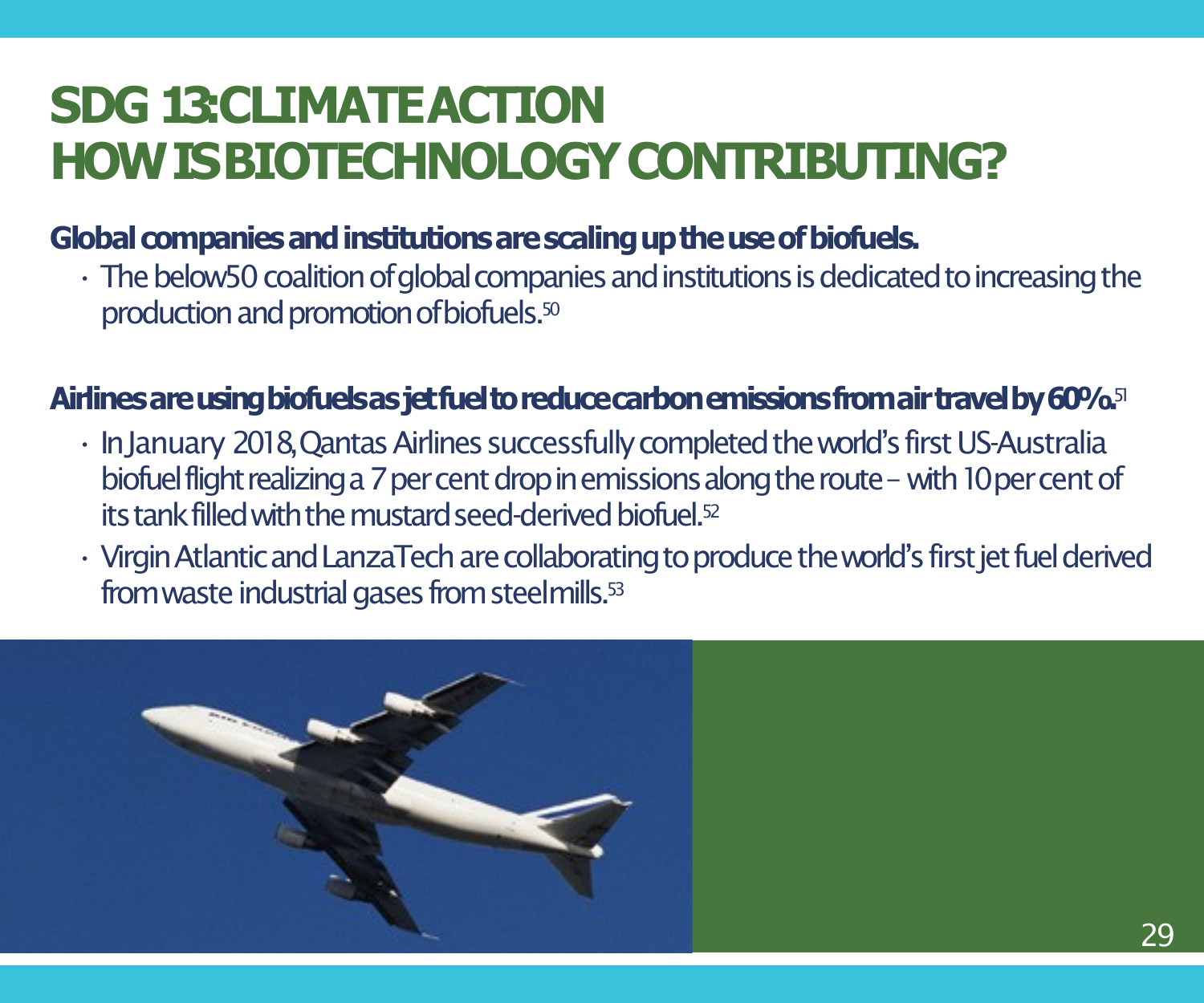### **SDG 13: CLIMATE ACTION HOW IS BIOTECHNOLOGYCONTRIBUTING?**

### Biotech crops contribute to a reduction of greenhouse gases.

- $\cdot$  GM crops use less land and less deforestation, reducing the use of fossil fuels for farm inputs and equipment, animal agriculture, land clearing and preparation, significant contributors to greenhouse gasemissions.54
- Biotech crops reduce the use of fossil fuels associated with fewer insecticide and herbicide applications.
- In 2014, 5.2 billion pounds of atmospheric carbon dioxide emissions were reduced by conservation tillage and decreased fuel use made possible by GM crops. That's equal to removing nearly 10 million cars from roads for oneyear.<sup>55</sup>

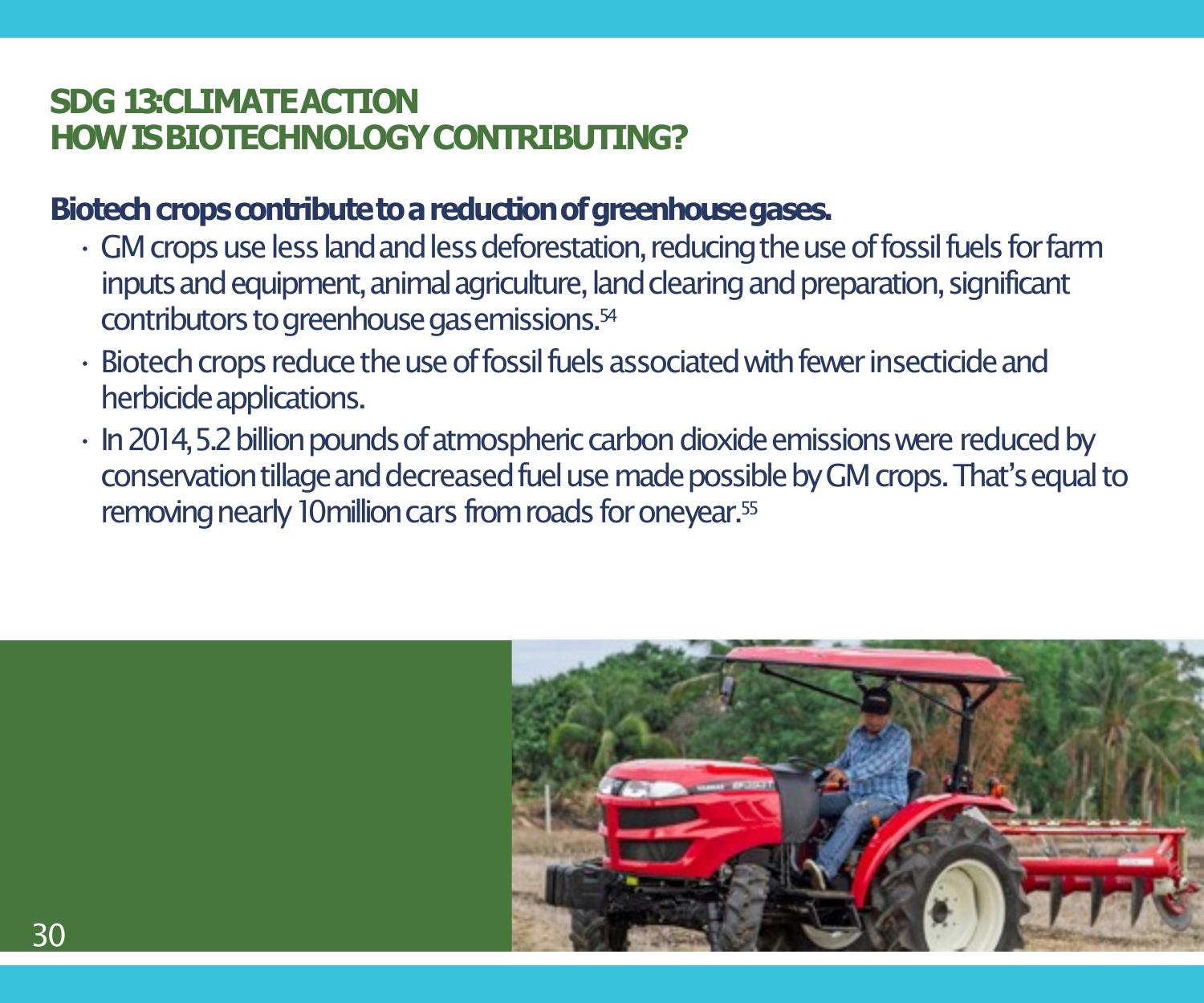### **SDG 13:CLIMATE ACTION HOW IS BIOTECHNOLOGYCONTRIBUTING?**

### Biotech crops help farmers adapt to the effects of climate change.

- The Water Efficient Maize for Africa (WEMA) program develops and deploys maize varieties that yield 29 to 35 percent more grain under moderate drought conditions than currently available varieties. The project is helping farmers across sub-sahara including Zimbabwe, Zambia, Mozambique, Kenya, Tanzania and SouthAfrica.56
- Scientists at University of California Davis are using genome editing technology to develop lettucethat is drought resistant.57

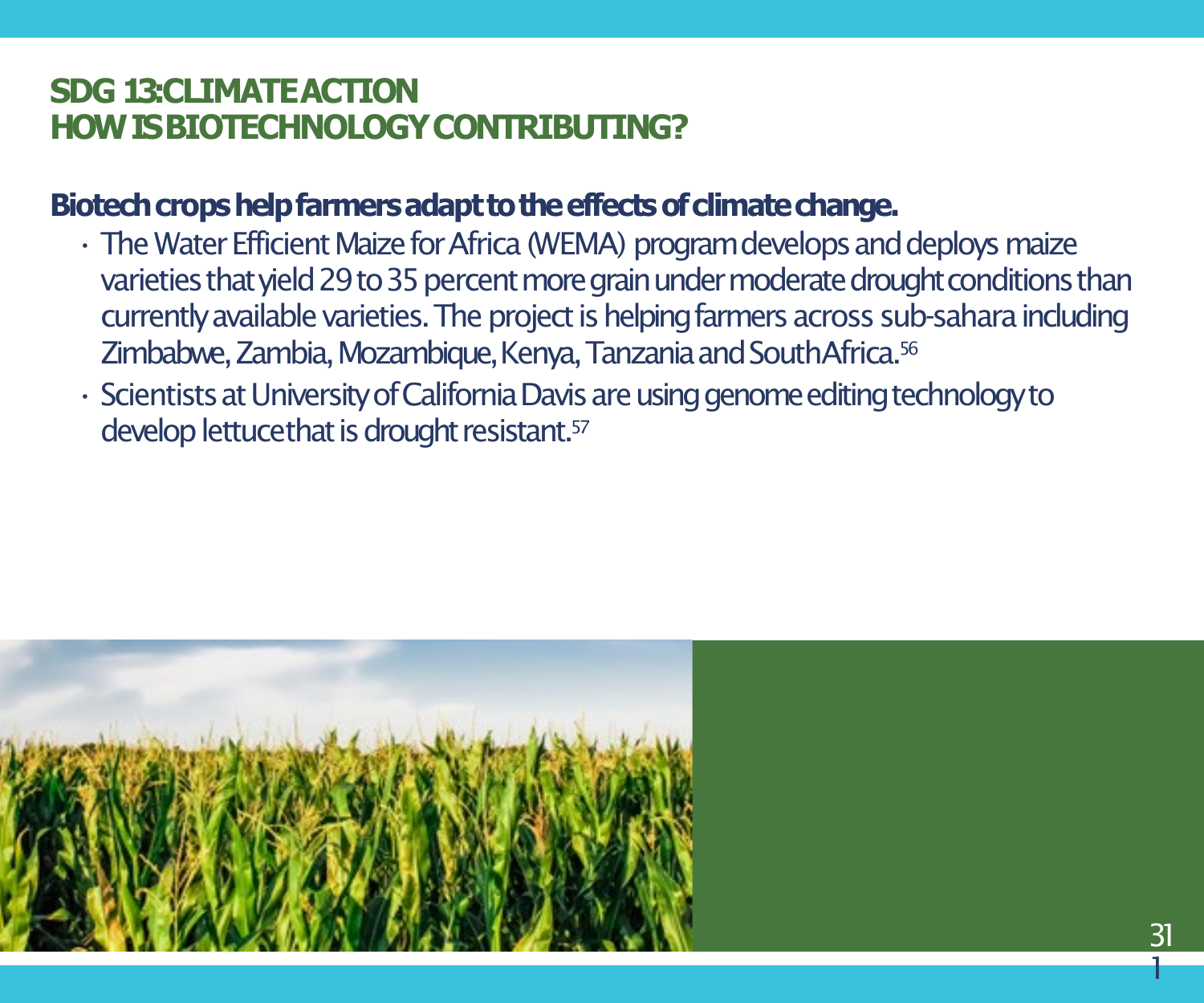



### **SDG 14: LIFE BELOWWATER**

Innovation in biotechnology can contribute to efforts to conserve and sustainably use oceanresources.

To PRESERVE MARINE ECOSYSTEMS, biotechnology:

- Uses genomic sciences to provide new foods and food production methods;
- Safeguards ecosystems atrisk; and
- Reduces nutrient run-off intowaterways.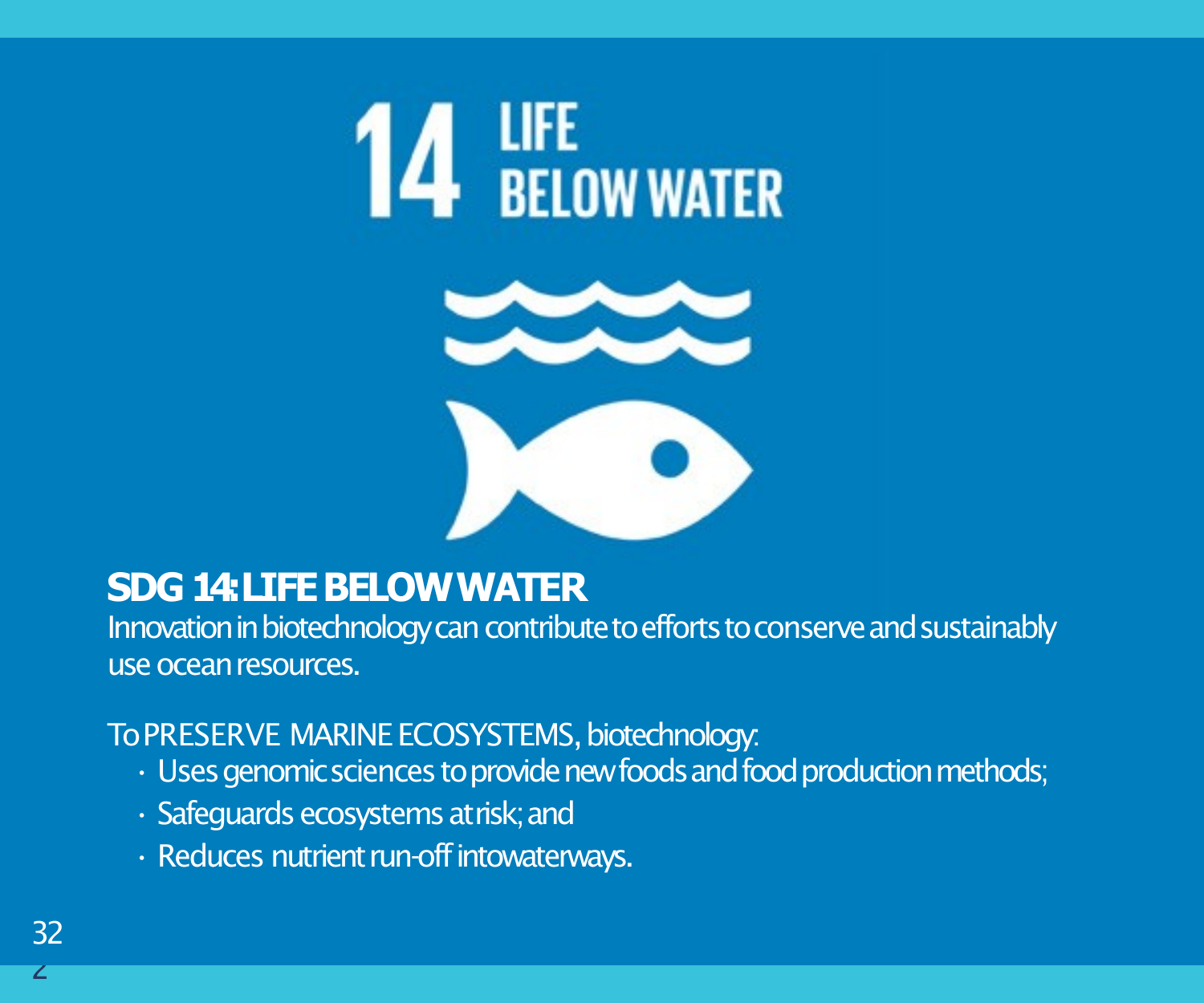## **SDG 14: LIFE BELOWWATER HOW IS BIOTECHNOLOGYCONTRIBUTING?**

**Innovation in food production from the sea, known as the "blue revolution," uses genomics,technologies,andrecombinantDNAtechnologytoaddressoverfishing.**

- $\cdot$  AquaBounty has developed genetically modified salmon, trout and tilapia grown in fish tanks, contributing to the reduction of overfishing.<sup>58</sup>
- Marine-derivedbiosensors help to monitor marine environments by revealing the presence of an element, molecule, or organism of interest.<sup>59</sup>

### **Marinebiotechnologycanplayanimportant roleinsafeguardingecosystemsfrom direct and indirectthreats.**

- In 2011, a team at the Virginia Institute of Marine Science reported the creation of a portable biosensorthat could detect marine pollutants, includingoil, much more quickly and cheaply.<sup>60</sup>
- $\cdot$  DNA-based monitoring tools can also validate the identity of species and alert to the presence of invasive species.<sup>61</sup>

### **Agricultural biotechnology can reduce nutrient runoff into waterwaysthat threatens marinelife.**

- $\cdot$  Herbicide-tolerant crops allow greater adoption of no-till practices, reducing soil erosion and nutrient **nutrient**
- PivotBio uses biotechnology to develop microbes that improve crops' ability to fixate nitrogen, reducing the need for synthetic nitrogen fertilizer.<sup>62</sup>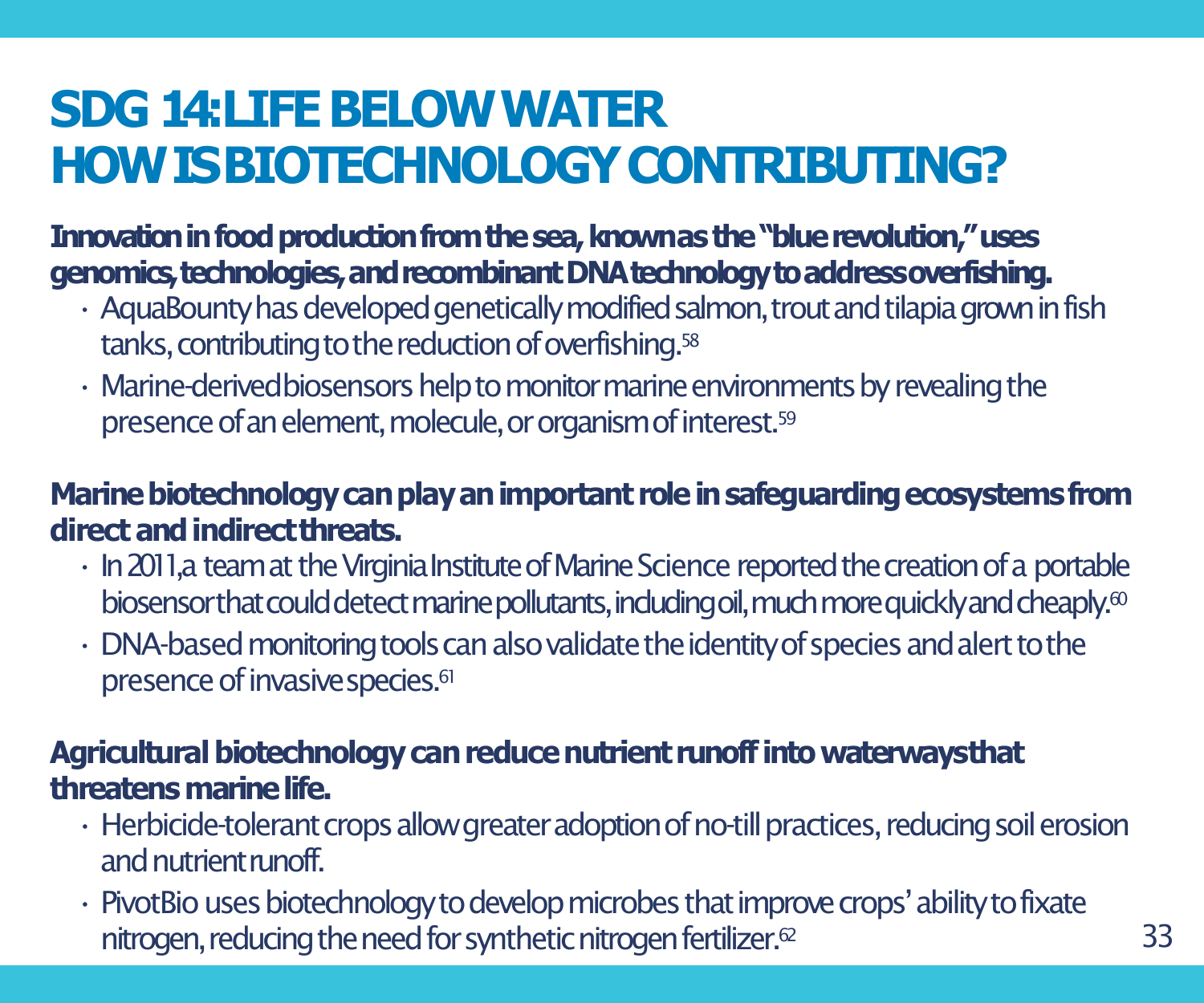



### **SDG 15: LIFE ONLAND**

Agricultural biotechnology innovation contributes to the protection ofterrestrial ecosystems andbiodiversity.

### To PRESERVE LIFE ON LAND, biotechnology:

- Preserveswater and topsoil through sustainable farming;
- Enables more precise pest control, better preserving biodiversity;
- Uses less land to farm crops resulting in less deforestation and the preservation of biodiversity;and
- 34  $\cdot$  Can save vital trees and crops at risk of extinction.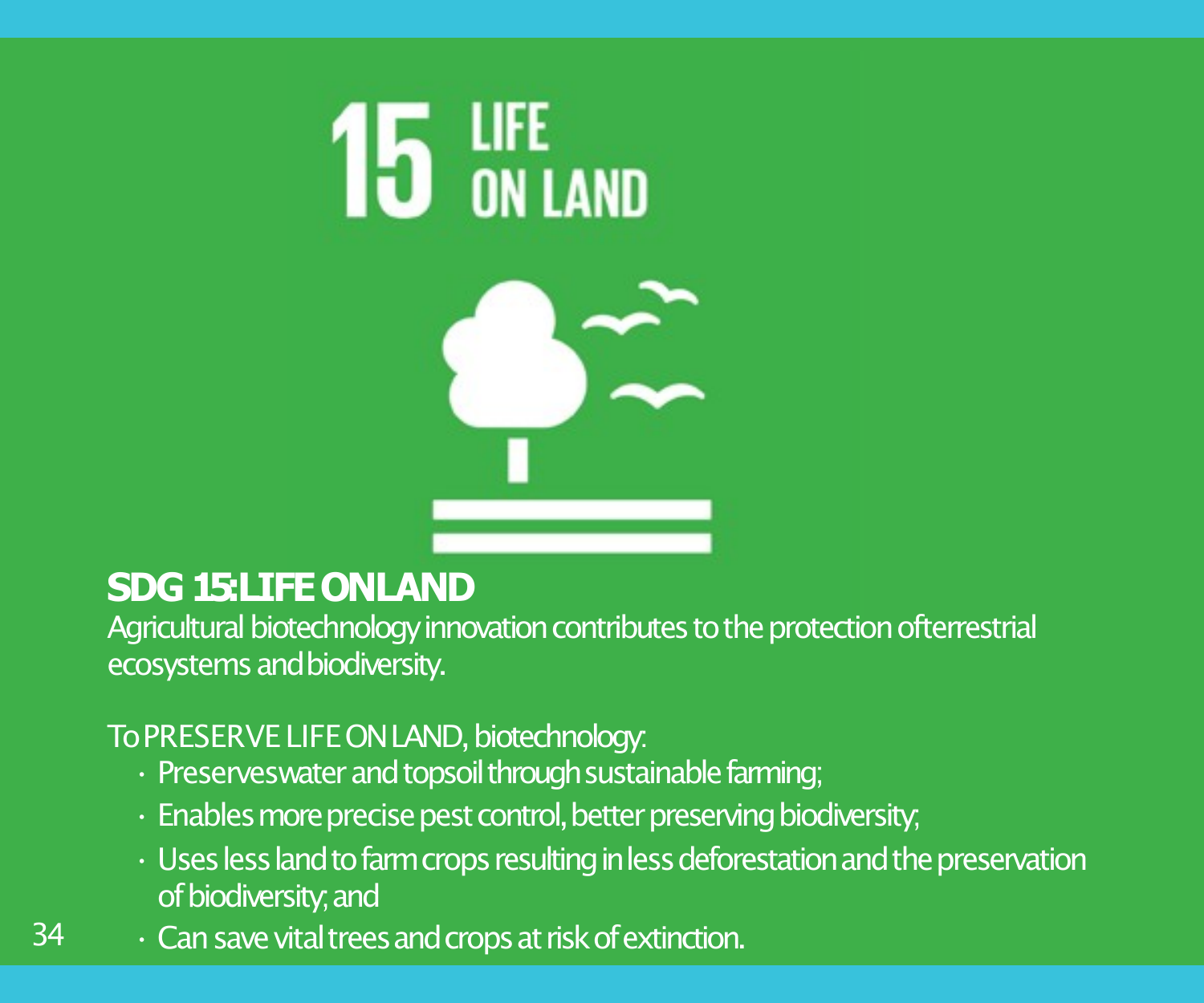## **SDG 15: LIFE ONLAND HOW IS BIOTECHNOLOGYCONTRIBUTING?**

### GM crops support more sustainable farming that preserves water and topsoil.

• Herbicide-tolerant GM crops enable farmers to apply conservation tillage. Less tilling means less soil erosion as well as improved moisture retention.<sup>63</sup>

### **Insectresistantcropsenablemoreprecisepestcontrol,betterpreservingbiodiversity:**

- $\cdot$  Bt eggplant: pesticide use on GM eggplants was reduced by as much as 92 percent.<sup>64</sup>
- $\cdot$  Multiplestudies have shown that Bt crops do not have a negative impact on non-target organisms.<sup>65</sup>

### GM crops use one-fifth less farm land to produce food. This means less deforestation **and preservation ofbiodiversity.**

• From 1996-2015, the 574 million tons of productivity gained through biotechnologyhas saved 174 million hectares of land from being ploughed and cultivated.<sup>66</sup>

### **Biotechnologyresearchershavehelpedtosavetreesandcropsat riskofextinction.**

- Researchers at the State University of New York (SUNY) College of Environmental Science and Forestry developed a GM version of the chestnut tree, which can save the American Chestnut, a tree species decimated by a fungal infection. This biotech solution can also support species that rely on the tree for survival. $67$
- Scientists at Cornell developed the Rainbow Papaya, a GM crop that can tolerate the ringspot virus, which nearly wiped out the crop in the 1990s. $68$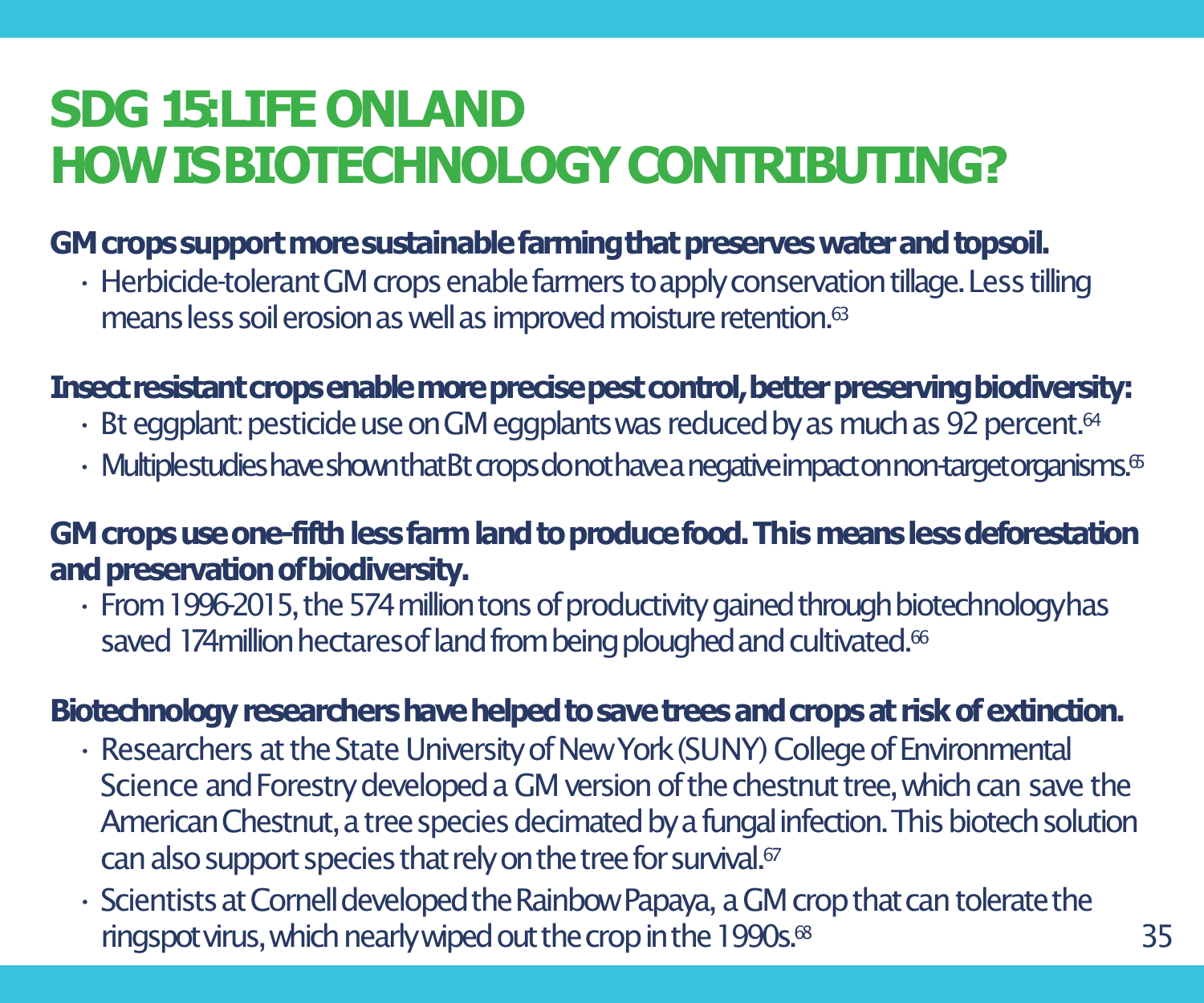



### **SDG 17: GLOBALPARTNERSHIPS FOR SUSTAINABLE DEVELOPMENT**

Biotechnology companies, NGOs, researchinstitutions, multilateral institutions, and governments are creating global partnerships with countries, companies, and researchers across theglobe.

Biotechnology companies are creating GLOBAL PARTNERSHIPS to:

- Transfer biotechnology innovations for sustainablegrowth; and
- $\cdot$  Build innovative biotechnology sectors to equiplocal scientists with the
- knowledge and tools to develop solutions to societal challenges.

36 ი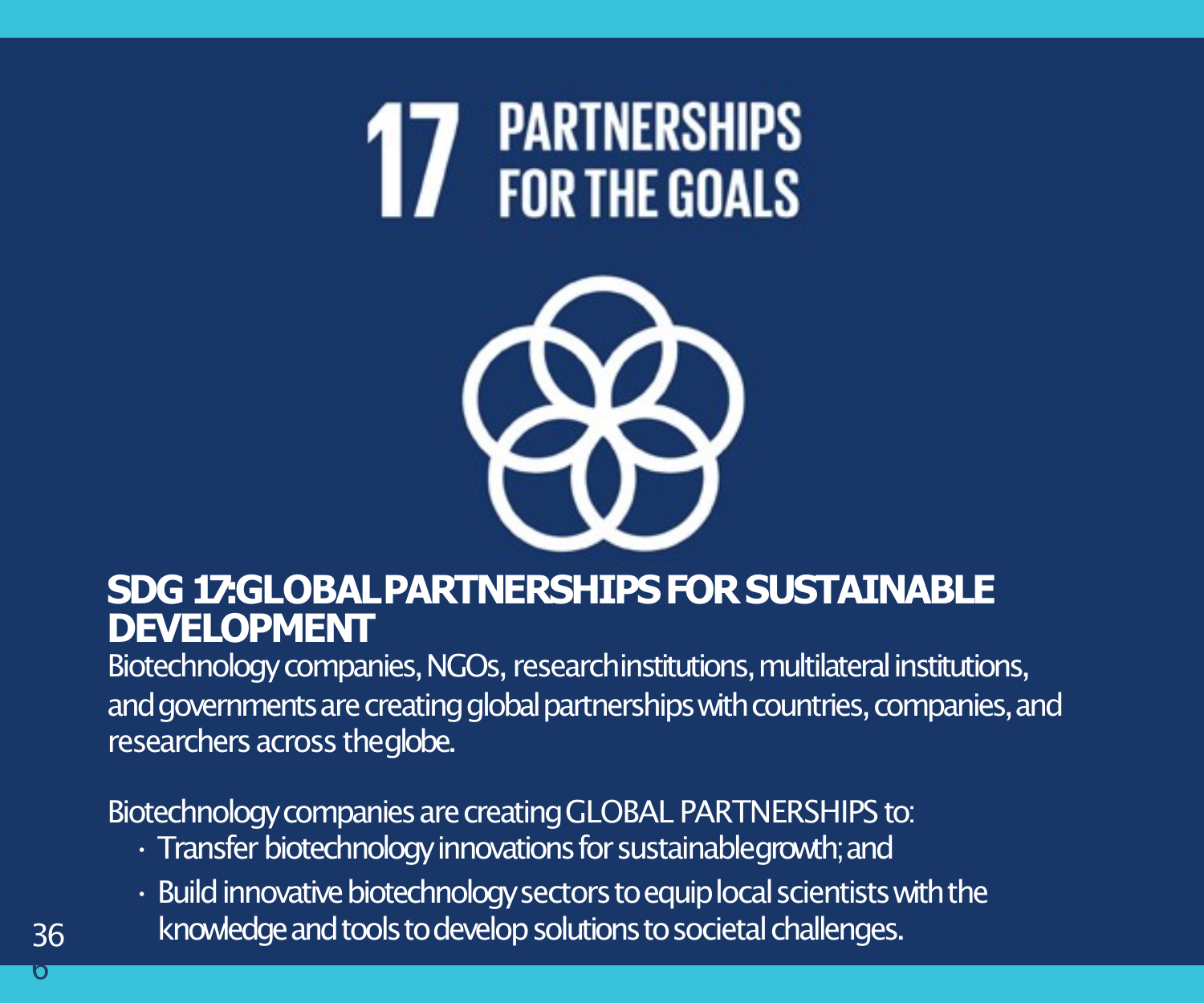### **SDG 17: GLOBAL PARTNERSHIPS FORSUSTAINABLE DEVELOPMENT HOW IS BIOTECHNOLOGYCONTRIBUTING?**

**Biotechnology companies, international institutions and global research centers arepartneringtostrengthenR&D capabilitiesandtransfer technologiestoassist in sustainablegrowth.**

- The Water Efficient Maize for Africa (WEMA) project utilizes technology made available royalty-free to local seed companies so they can offer drought-tolerant hybrids to farmers<sup>69</sup>
- The Centre for Tropical Livestock Genetics and Health (CTLGH), a partnership between the Roslin Institute and Royal (Dick) School of Veterinary Studies at the University of Edinburgh, Scotland's Rural College and the International Livestock Research Institute in Kenya and Ethiopia, is working with farmers in developing countries to grow hardier and more productive animals with modern gene-editing techniques.<sup>70</sup>
- Merck supports the BroadReach Institute for Training and Education (BRITE) by funding the Management and Leadership Academy (MLA) program in Zambia. Since 2011, over 700 healthcare workers have been trained with the goal of empowering them to transform the delivery of healthcare in their own country.<sup>71</sup>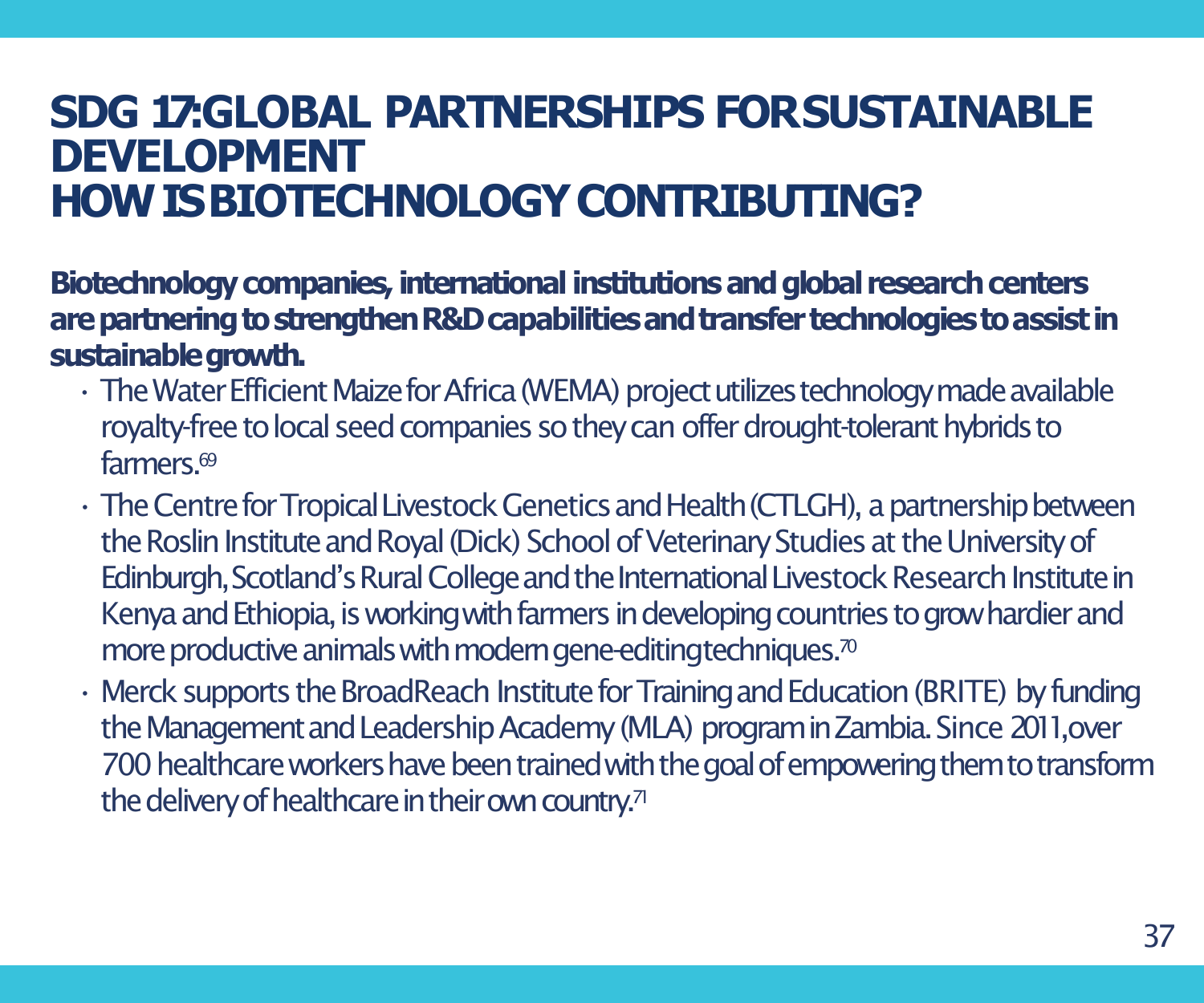### **SDG17: GLOBALPARTNERSHIPSFORSUSTAINABLEDEVELOPMENT HOW IS BIOTECHNOLOGYCONTRIBUTING?**

- Sanofi Pasteur entered into a technology transfer agreement with Biovac, a South African developer and manufacturer of vaccines, to entrust Biovac with late stage manufacturing of a finished vaccine product for sale and distribution.<sup>72</sup>
- Bio Ventures for Global Health along with pharmaceutical companies are providing fellowships and equipment donation to build capacity for research in LMICs. BVGH recently delivered equipment to a researcher at the University of Buea in Cameroon working on onchocerciasis drug discoveryprojects.73

3 388

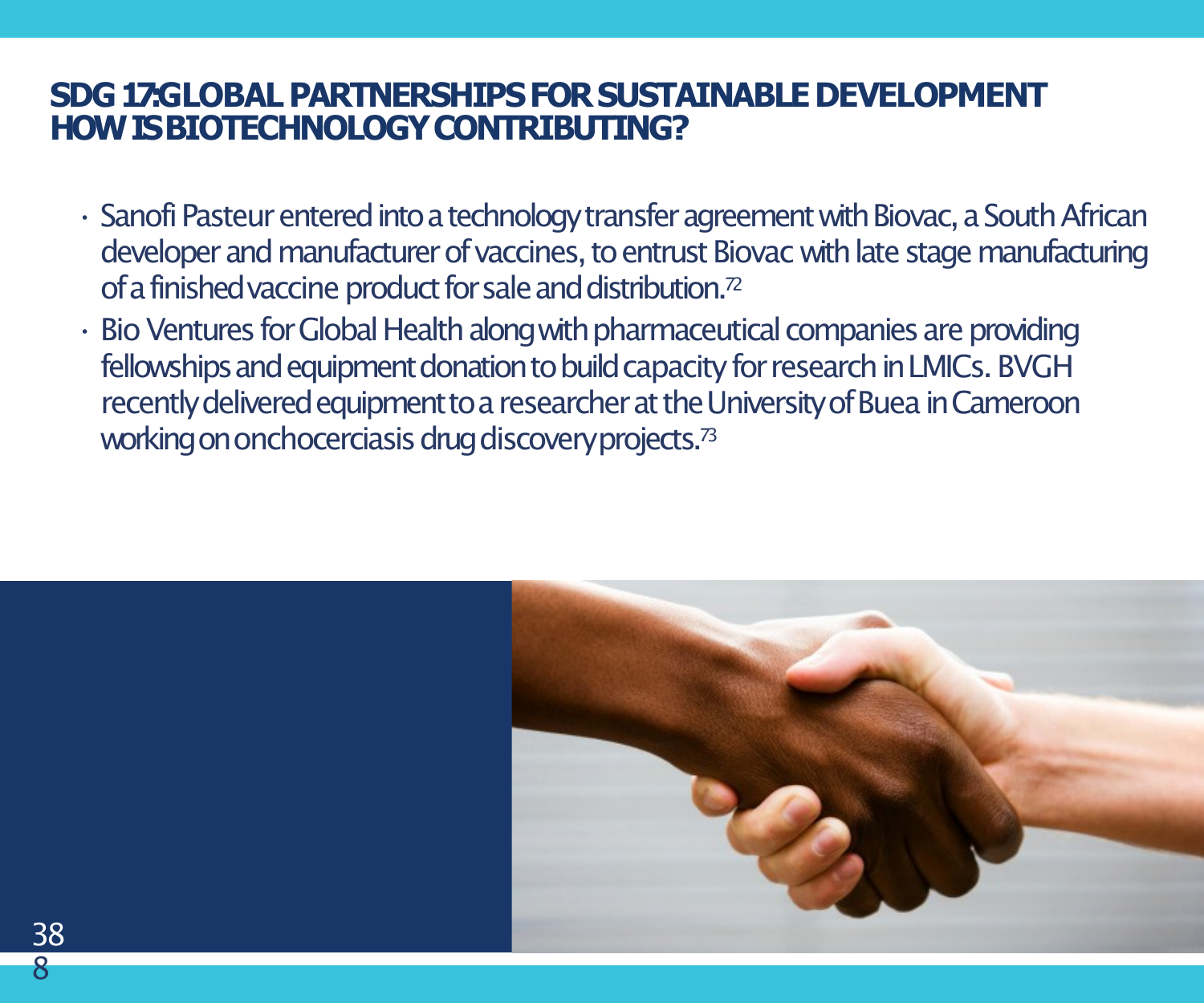### **SDG17: GLOBALPARTNERSHIPSFORSUSTAINABLEDEVELOPMENT HOW IS BIOTECHNOLOGYCONTRIBUTING?**

- Novozymes, a Danish biotech company, is partnering with the NICE Group, one of China's largest detergent companies, to collaborate on a R&D project to create more concentrated formulas of NICE's products. This will save massive amounts of transportation and packaging energyoutputs.74
- WIPO Re:Search allows organizations to share their Intellectual Property, compounds, expertise, facilities, and know-how royalty-free with qualified researchers worldwide working on new solutions for neglected tropical diseases (NTDs), malaria, and tuberculosis.75
- Novozymes started the Sustainable Bioenergy Accelerator with the UN Food and Agriculture Organization (FAO), Roundtable on Sustainable Biomaterials (RSB), and other organizations. This group works to accelerate the use of sustainable bioenergy for power and fuel  $\frac{76}{ }$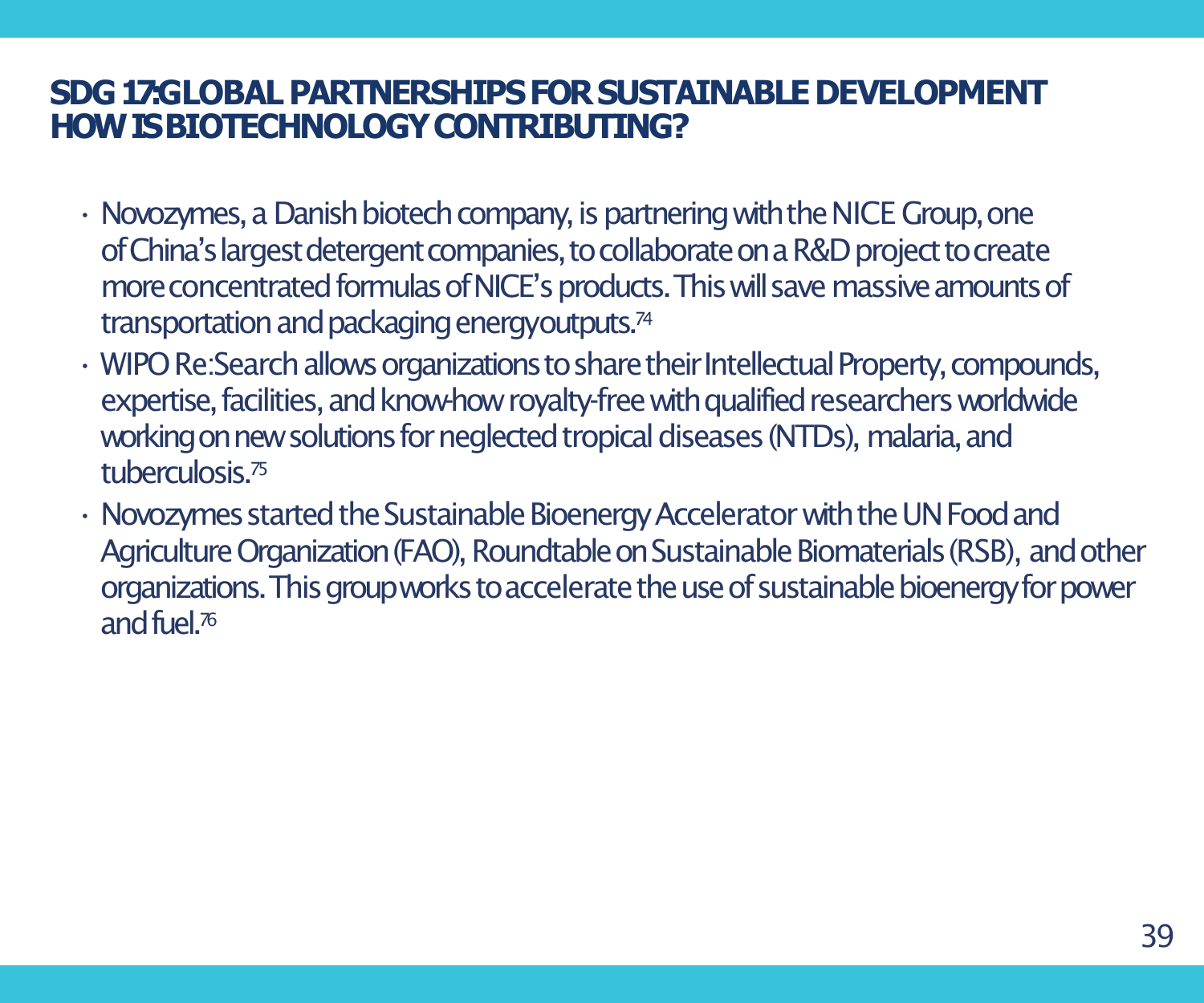## **ENDNOTES**

- 1 https://pgeconomics.co.uk/press+releases/20/Biotech+Crop+Adoption+Leads+to+Greater+Sustainability+and+Socioeconomic+Opportunities+for+Global+Farmers+and+Citizens 2 https://pgeconomics.co.uk/press+releases/20/Biotech+Crop+Adoption+Leads+to+Greater+Sustainability+and+Socioeconomic+Opportunities+for+Global+Farmers+and+Citizens  $3$  https:// 4 <http://news.cornell.edu/stories/2018/07/bt-eggplant-improving-lives-bangladesh> 5 WTO, "The Role of the WTOSPS Agreement in Enabling Access to Tools and Technologies and Facilitating International Trade: A Case Study on Fall Armyworm", G/SPS/W/305, September 112018 6 https:/[/www.aatf-africa.o/researchers-inventing-pod-borer-resistant-cowpea-africa](http://www.aatf-africa.o/researchers-inventing-pod-borer-resistant-cowpea-africa) 7 https://pgeconomics.co.uk/press+releases/3/Global+economic+benefits+of+GM+crops+reach+++%26%2336% 3B150+-billio 8 https://gmoanswers.com/gmos-globally 9 https://gmoanswers.com/improving-nutrition-developing-world 10 https://gmoanswers.com/improving-nutrition-developing-world 11 https://gmoanswers.com/improving-nutrition-developing-world 12 https:/[/www.dsm.com/content/dam/dsm/cworld/en\\_US/documents/position-paper-dsm-supports-african-govern](http://www.dsm.com/content/dam/dsm/cworld/en_US/documents/position-paper-dsm-supports-african-govern-)ments-in-addressing-malnutrition-at-scale.pdf 13 https:/[/www.bio.org/toolkit/infographics/biopharmaceutical-sector-driver-innovation](http://www.bio.org/toolkit/infographics/biopharmaceutical-sector-driver-innovation) 14 https:/[/www.bio.org/sites/default/files/BIO\\_infographic\\_Innovation%20Saves\\_final.pdf](http://www.bio.org/sites/default/files/BIO_infographic_Innovation%20Saves_final.pdf) 15 https:/[/www.biotech-now.org/events/2019/04/it-starts-with-one-sequence-the-fight-against-hiv](http://www.biotech-now.org/events/2019/04/it-starts-with-one-sequence-the-fight-against-hiv) 16  $https://$ 17 https:// 18 https:/[/www.bio.org/sites/default/files/BIO\\_infographic\\_Innovation%20Saves\\_final.pdf](http://www.bio.org/sites/default/files/BIO_infographic_Innovation%20Saves_final.pdf) 19 https:// $\sqrt{ }$ 20 https://bvgh.org/african-access-initiative/ 21 https:/[/www.devex.com/impact/partnerships/collaboration-for-health-in-papua-new-guinea-chpng-584](http://www.devex.com/impact/partnerships/collaboration-for-health-in-papua-new-guinea-chpng-584) 22 https:// $\sqrt{ }$
- 23  $https://$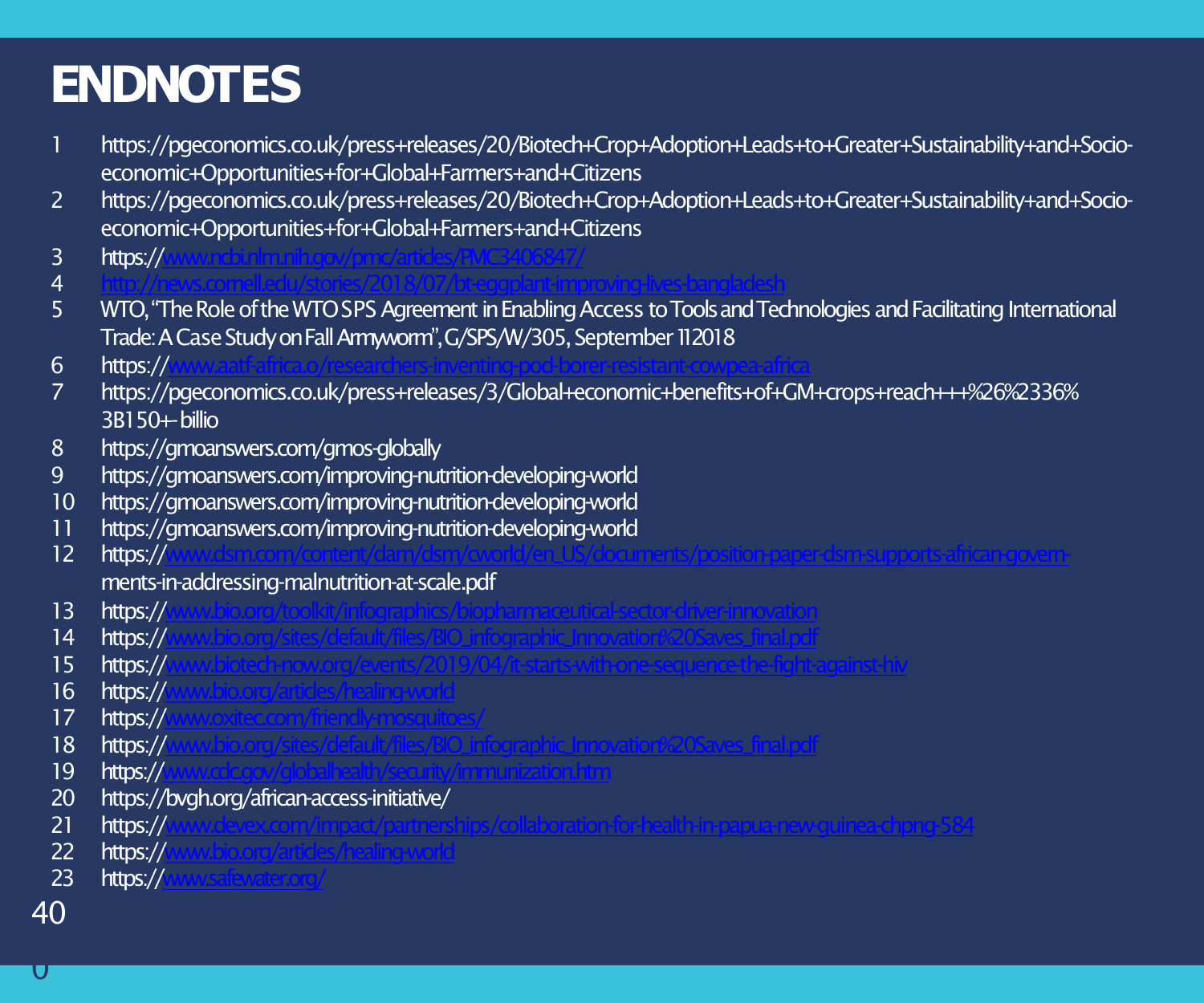- https:/[/www.customem.com/](http://www.customem.com/)
- https:/[/www.bridgebiotechnology.com/esol-generator-gives-clean-water-developing-world/](http://www.bridgebiotechnology.com/esol-generator-gives-clean-water-developing-world/)
- <http://www.oecd.org/health/biotech/marine-biotechnology-ocean-productivity-sustainability.htm>
- [www.gmoanswers.com/soil-air-water](http://www.gmoanswers.com/soil-air-water)
- <http://sugarcane.org/sugarcane-products/ethanol>
- https:/[/www.nationalgeographic.com/environment/global-warming/biofuel/](http://www.nationalgeographic.com/environment/global-warming/biofuel/)
- https:[//www.wbcsd.org/Clusters/Climate-Energy/News/Global-companies-unite-in-below50-to-scale-up-sustainable](http://www.wbcsd.org/Clusters/Climate-Energy/News/Global-companies-unite-in-below50-to-scale-up-sustainable-)fuels-for-a-low-carbon
- https:/[/www.novozymes.com/en/news/news-archive/2011/09/novozymes-pioneers-food-energy-venture-in-africa](http://www.novozymes.com/en/news/news-archive/2011/09/novozymes-pioneers-food-energy-venture-in-africa)
- <http://www.pgeconomics.co.uk/page/43/>
- <http://www.pgeconomics.co.uk/page/43/>
- uschamber.com/report/the-economic-cost-of-disease
- https:/[/www.europabio.org/healthcare-biotech/publications/how-healthcare-biotech-works-and-benefits-patients-and](http://www.europabio.org/healthcare-biotech/publications/how-healthcare-biotech-works-and-benefits-patients-and-)society
- <http://www.biotechtown.com/en>
- https://prescouter.com/2016/08/biotechnology-hubs-future-incubators-africa/
- https://bvgh.org/african-access-initiative
- https://prescouter.com/2016/08/biotechnology-hubs-future-incubators-africa/
- https:/[/www.coca-colacompany.com/our-company/plantbottle](http://www.coca-colacompany.com/our-company/plantbottle)
- https://danimerscientific.com/about-us/partnerships/pepsi/
- https://carbios.fr/en/
- [http://www.biofuelsdigest.com/bdigest/2019/10/11/avantium-joins-the-paper-bottle-project-for-the-fully-plant-based](http://www.biofuelsdigest.com/bdigest/2019/10/11/avantium-joins-the-paper-bottle-project-for-the-fully-plant-based-)and-recyclable-paper-bottle/
- https:/[/www.packaginginsights.com/news/bioplastic-made-from-fish-waste-reels-in-uk-dyson-award.html](http://www.packaginginsights.com/news/bioplastic-made-from-fish-waste-reels-in-uk-dyson-award.html)
- https://biofuels-news.com/news/berkeley-lab-scientists-convert-waste-to-biofuel-precursors/
- https:/[/www.thechemicalengineer.com/news/velocys-signs-ccus-agreement-for-its-us-biomass-to-fuel-plant/](http://www.thechemicalengineer.com/news/velocys-signs-ccus-agreement-for-its-us-biomass-to-fuel-plant/)
- https:/[/www.novozymes.com/en/about-us/sustainability/un-sdgs](http://www.novozymes.com/en/about-us/sustainability/un-sdgs)
- <http://piarcs.org/>
- https://phytonix.com/
- https:[//www.wbcsd.org/Clusters/Climate-Energy/News/Global-companies-unite-in-below50-to-scale-up-sustainable](http://www.wbcsd.org/Clusters/Climate-Energy/News/Global-companies-unite-in-below50-to-scale-up-sustainable-)fuels-for-a-low-carbon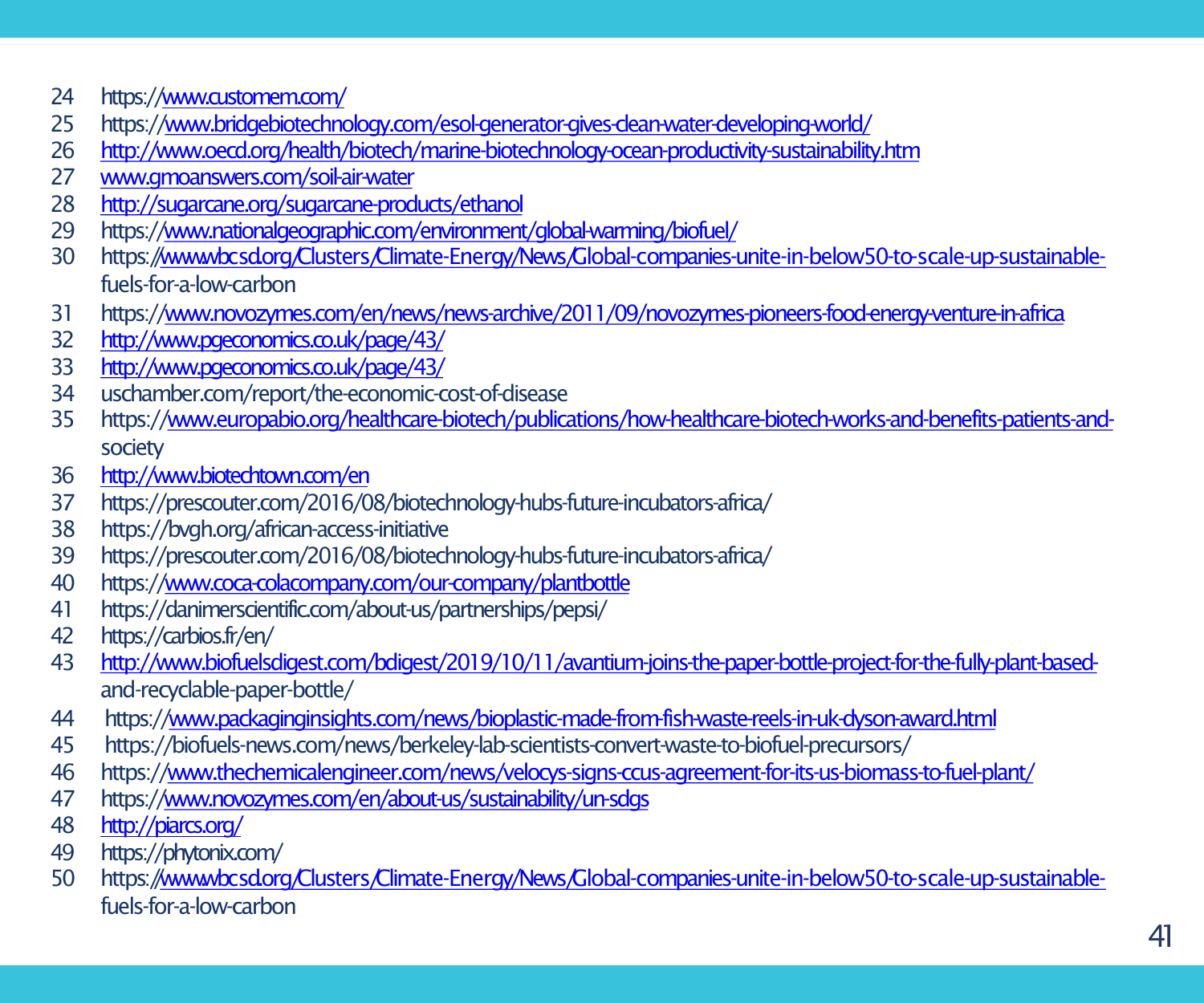- [http://www.traveller.com.au/qantas-787-dreamliner-takes-off-fuelled-by-mustard-seed-biofuel-on-los-ange](http://www.traveller.com.au/qantas-787-dreamliner-takes-off-fuelled-by-mustard-seed-biofuel-on-los-ange-)lesmelbourne-flight-h0py1r
- [http://www.traveller.com.au/qantas-787-dreamliner-takes-off-fuelled-by-mustard-seed-biofuel-on-los-ange](http://www.traveller.com.au/qantas-787-dreamliner-takes-off-fuelled-by-mustard-seed-biofuel-on-los-ange-)lesmelbourne-flight-h0py1r
- https://blog.virginatlantic.com/virgin-atlantic-lanzatech-critical-breakthrough-point-new-low-carbon-jet-fuel/
- https:/[/www.forbes.com/sites/omribenshahar/2018/02/26/the-environmentalist-case-in-favor-of-gmo](http://www.forbes.com/sites/omribenshahar/2018/02/26/the-environmentalist-case-in-favor-of-gmo-)food/2/#6e0787505906
- [http://www.isaaa.org/resources/publications/biotech\\_booklets/beyondpromises/download/Beyond%20Promises%20](http://www.isaaa.org/resources/publications/biotech_booklets/beyondpromises/download/Beyond%20Promises%20)  Booklet\_2017.pdf
- [www.cimmyt.org/projects/water-efficient-maize-for-africa-wema/](http://www.cimmyt.org/projects/water-efficient-maize-for-africa-wema/)
- <http://www.takepart.com/article/2015/08/24/drought-tolerant-lettuce-crops/>
- https:/[/www.theatlantic.com/science/archive/2018/02/aquabounty-genetically-engineered-salmon/553757/](http://www.theatlantic.com/science/archive/2018/02/aquabounty-genetically-engineered-salmon/553757/)
- <http://www.oecd.org/health/biotech/marine-biotechnology-ocean-productivity-sustainability.htm>
- <http://www.oecd.org/health/biotech/marine-biotechnology-ocean-productivity-sustainability.htm>
- <http://www.oecd.org/health/biotech/marine-biotechnology-ocean-productivity-sustainability.htm>
- https:/[/www.pivotbio.com/why-now](http://www.pivotbio.com/why-now)
- https://gmoanswers.com/soil-air-water
- <http://news.cornell.edu/stories/2018/07/bt-eggplant-improving-lives-bangladesh>
- https:/[/www.tandfonline.com/doi/pdf/10.4161/gmcr.2.1.15086?needAccess=true](http://www.tandfonline.com/doi/pdf/10.4161/gmcr.2.1.15086?needAccess=true)
- [http://www.isaaa.org/resources/publications/biotech\\_booklets/beyondpromises/download/Beyond%20Promises%20](http://www.isaaa.org/resources/publications/biotech_booklets/beyondpromises/download/Beyond%20Promises%20)  Booklet\_2017.pdf
- <http://www.wbur.org/npr/718391784/gmos-genetics0ethics-chestnut-tree>
- https://foodinsight.org/how-gmo-technology-saved-the-papaya/
- https://monsanto.com/company/outreach/water-efficient-maize-africa/
- https:/[/www.sciencemag.org/news/2019/02/gene-edited-livestock-could-be-boon-farmers-developing-countries](http://www.sciencemag.org/news/2019/02/gene-edited-livestock-could-be-boon-farmers-developing-countries)
- <http://www.businessfor2030.org/merck>
- https:/[/www.biovac.co.za/](http://www.biovac.co.za/)
- https://bvgh.org/programs/
- https:/[/www.greenbiz.com/article/why-biotech-innovator-novozymes-uses-sdgs-catalyst-growth](http://www.greenbiz.com/article/why-biotech-innovator-novozymes-uses-sdgs-catalyst-growth)
- 75 https:/[/www.wipo.int/research/en/](http://www.wipo.int/research/en/)<br>76 seforalLorg
- seforall.org